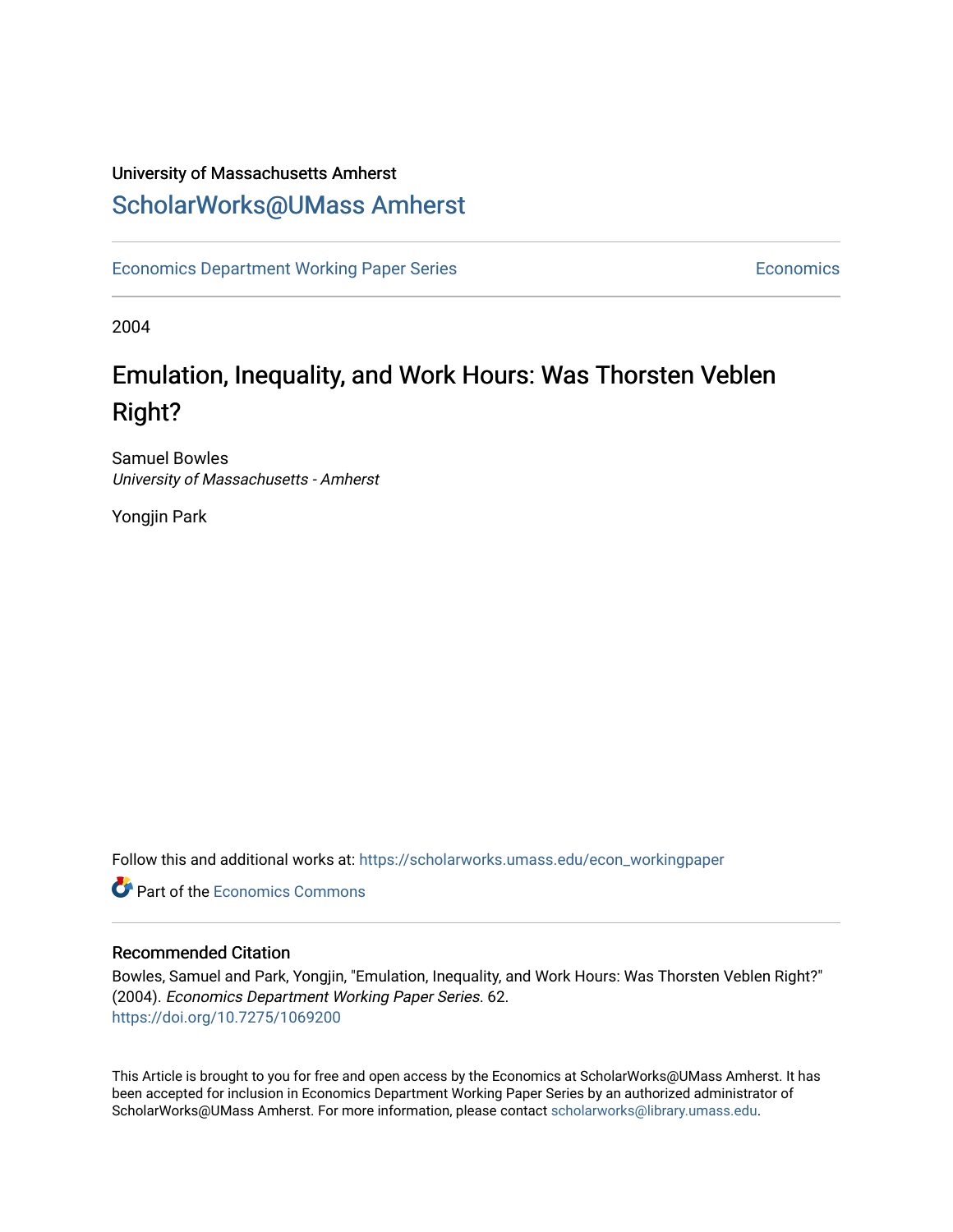# **DEPARTMENT OF ECONOMICS**

# **Working Paper**

### **Emulation, Inequality, and Work Hours: Was Thorsten Veblen Right?**

by

Samuel Bowles and Yongjin Park

Working Paper 2004-14



## **UNIVERSITY OF MASSACHUSETTS AMHERST**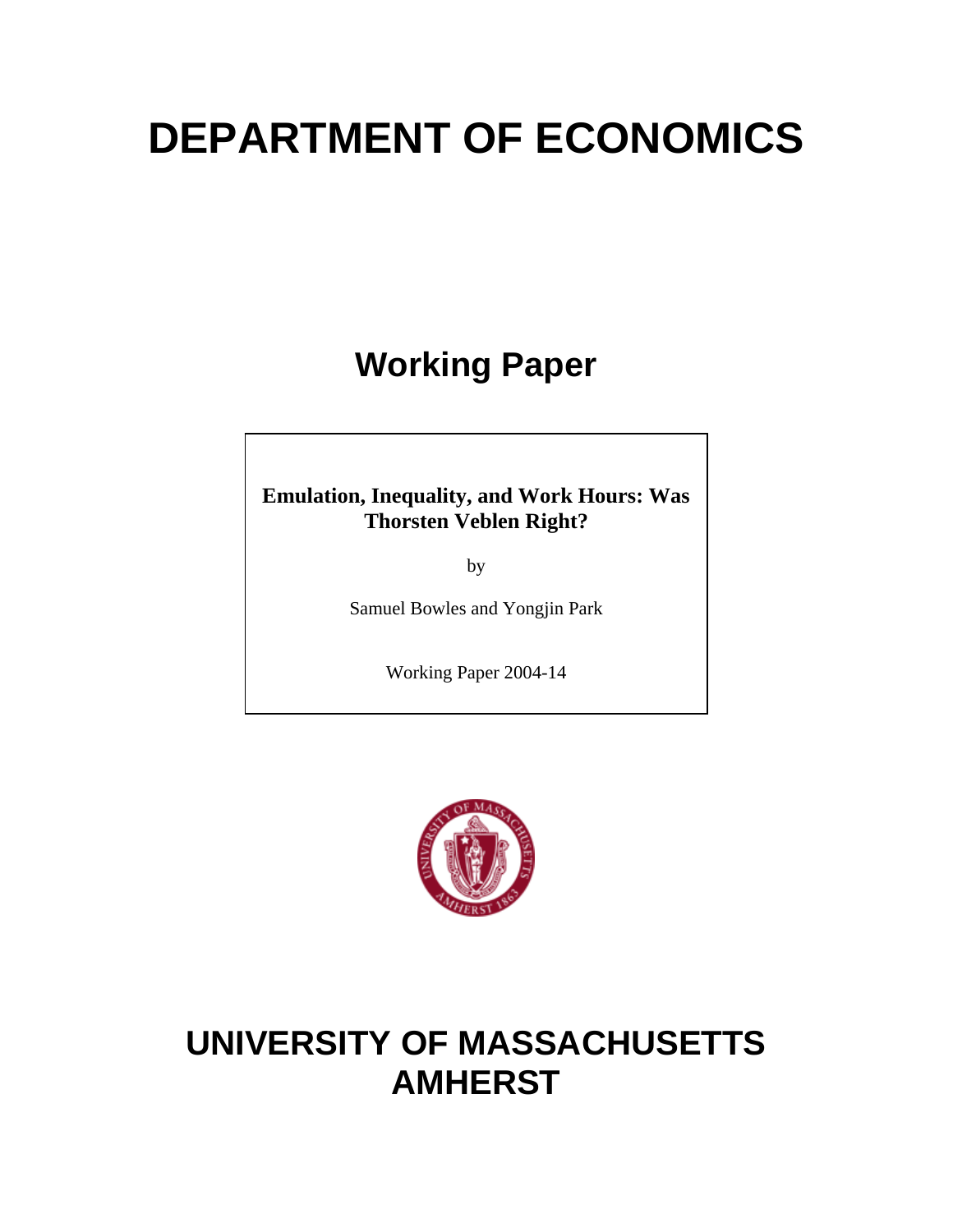# Emulation, Inequality, and Work Hours: Was Thorsten Veblen Right?

Samuel Bowles § and Yongjin Park ♦

12 November, 2004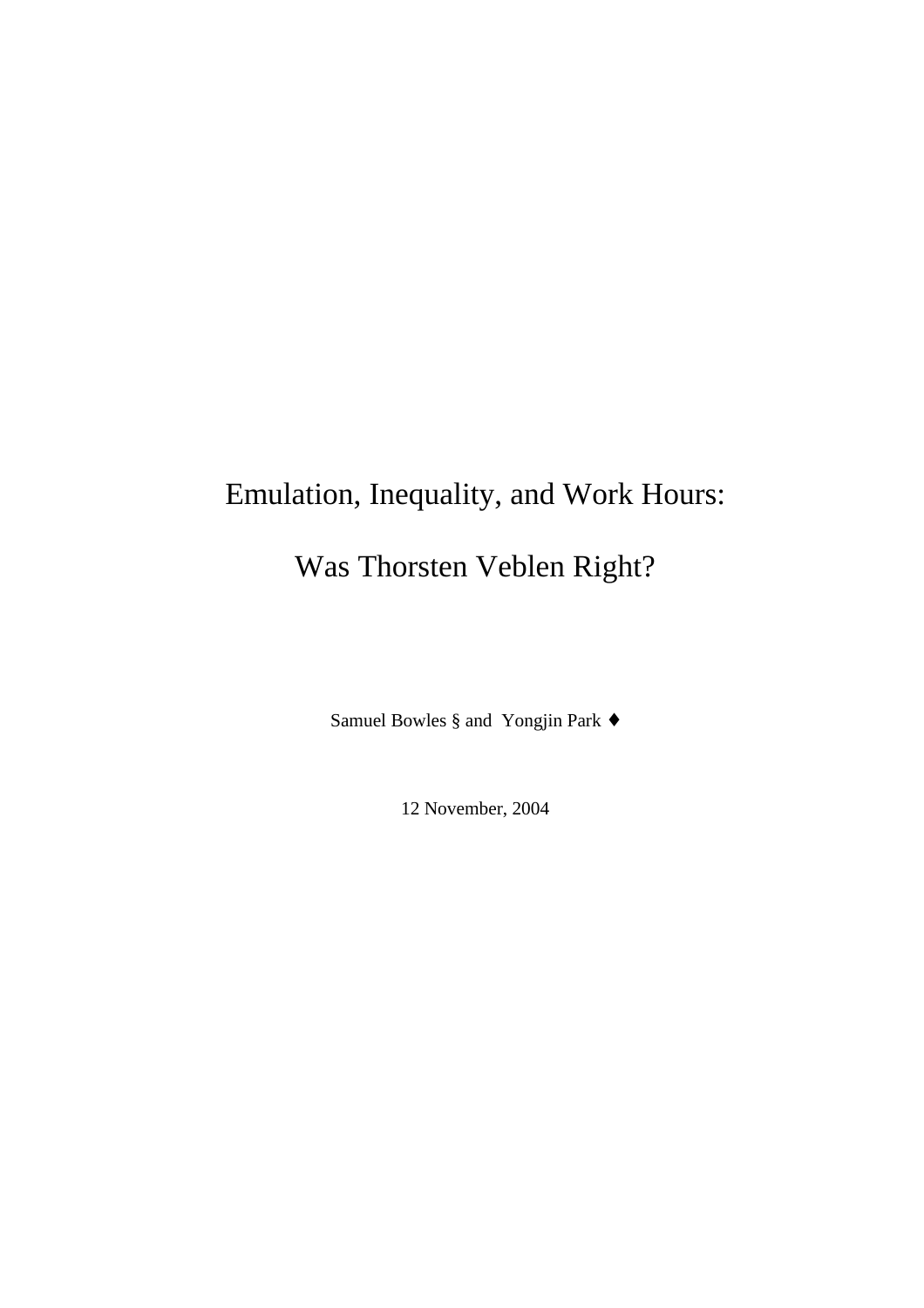#### *Abstract*

We investigate *Veblen effects* on work hours, namely the way that a desire to emulate the consumption standards of the rich induces longer work hours among the rest. Consistent with our model of these asymmetric social comparisons, greater inequality predicts longer work hours in ten OECD countries over the period 1963-1998. The country fixed effects estimates of the impact of inequality on hours are large, robust, and cannot be explained by conventional incentive effects. In the presence of Veblen effects, a social welfare optimum cannot be implemented by a flat tax on consumption but may be accomplished by progressive consumption taxes. Word count (abstract): 102

*Keywords*: Interdependent utility, relative income, social comparisons, inequality, emulation, Veblen effects, work hours.

*JEL classification:* H23; D31; D62; J22

*Acknowledgments*: Thanks to Michael Ash, Giacomo Corneo, James Rebitzer, Juliet Schor, Alois Stutzer and Elisabeth Wood and two anonymous referees for comments, Bridget Longridge for research assistance, and the MacArthur Foundation and the Behavioral Sciences Program of the Santa Fe Institute for financial support.

*Authors' affiliations*: § Behavioral Science Program, Santa Fe Institute and Faculty of Economics, University of Siena; ♦ Corresponding author (ypark@conncoll.edu), Department of Economics, Connecticut College.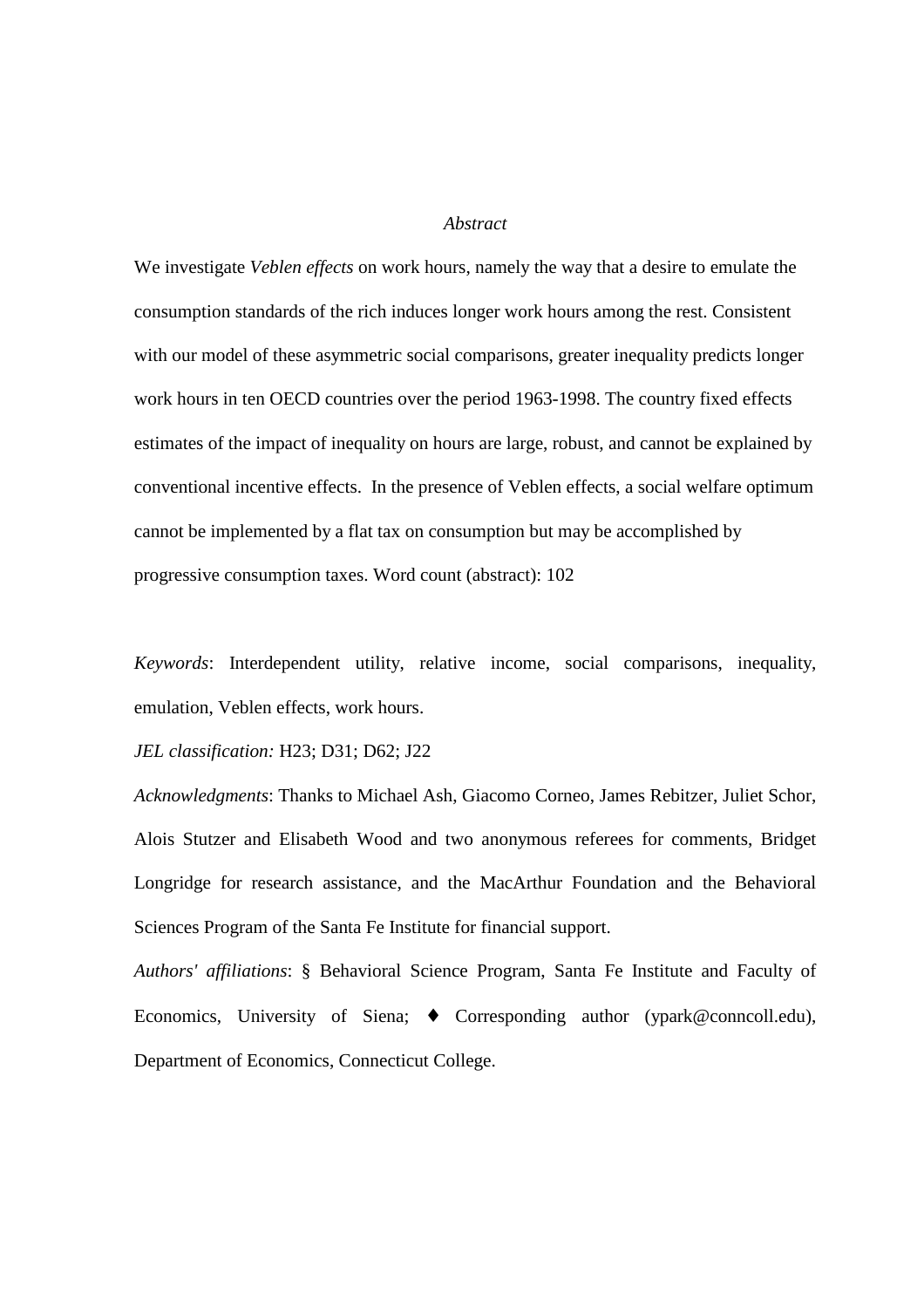#### *1. Introduction*

At the close of the 19th century, Thorsten Veblen proposed what he termed *pecuniary emulation* as the foundation of a theory of consumption. Spending, he maintained, is driven by relative status considerations, that is by the desire to *be* a particular type of person as much as by the desire to enjoy the consumer goods *per se*. The Joneses, with whom one had to keep up, were not the neighbors but the rich; their level of living became the never-attainable objective in a consumption arms race among the less well-to-do. In *The Theory of the Leisure Class*, he wrote:

*The motive is emulation–the stimulus of an invidious comparison... especially in any community in which class distinctions are quite vague, all canons and reputability and decency and all standards of consumption are traced back by insensible gradations to the usages and thoughts of the highest social and pecuniary class, the wealthy leisure class.* (p.81).

While valued by some economists as capturing common-sense aspects of consumption as a form of status seeking, Veblen's view of social preferences was soon eclipsed by the simpler and more tractable neoclassical theory of the consumer. Relegated to the underworld of economics, Veblen's ideas have nonetheless resonated over the ensuing years in the writing of Duesenberry (1949), Leibenstein (1950), and Galbraith (1958) at the middle of the past century and Schor (1998) and Frank (1997) at the century's close.

We investigate the importance of *Veblen effects* in the determination of work hours, namely the manner in which a desire to emulate the consumption standards of the rich may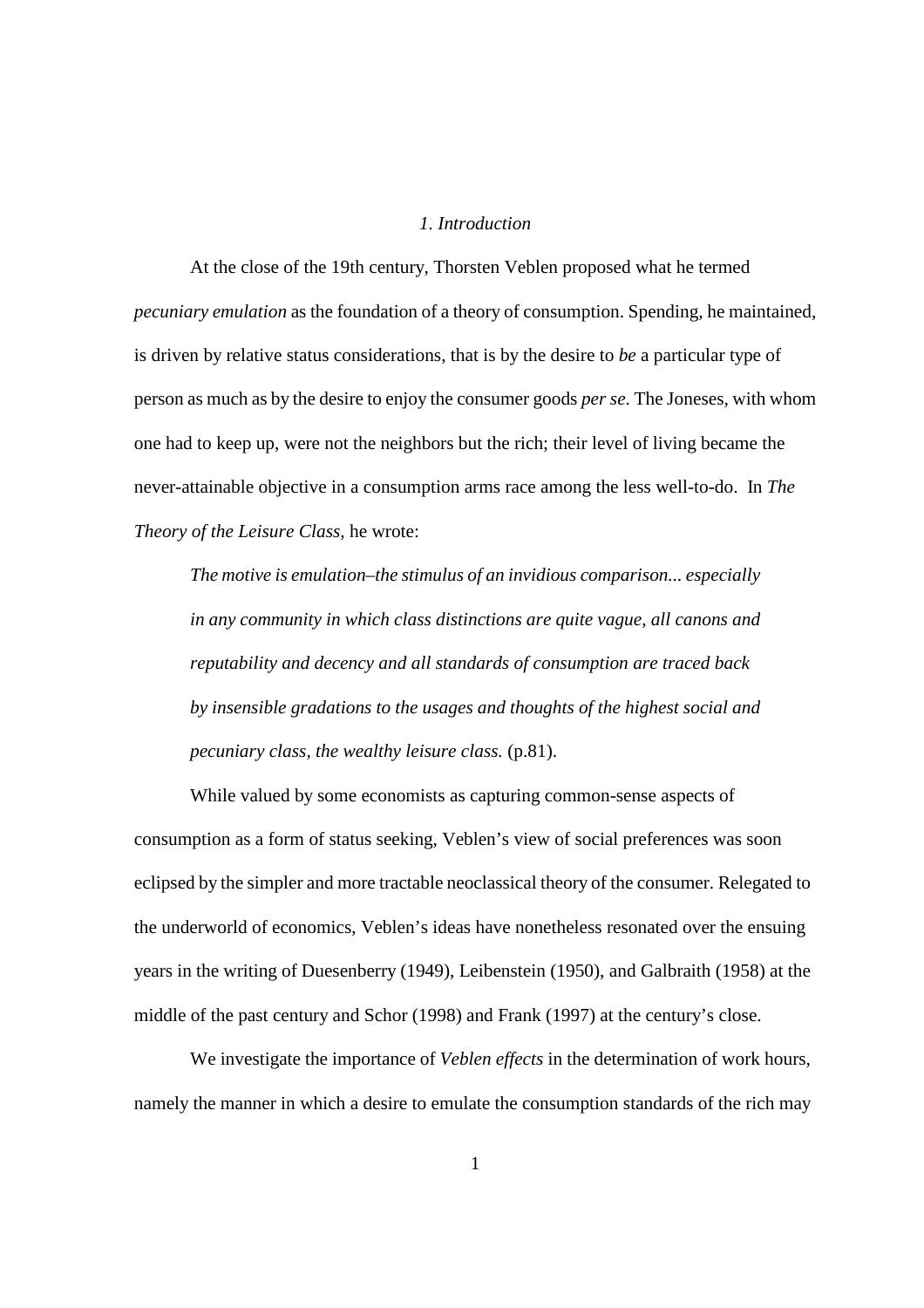influence an individuals' allocation of time between labour and leisure. Veblen effects are derived from a class of social-comparison-based utility functions on which there is a growing literature and some empirical evidence.<sup>1</sup> Clark and Oswald (1996) for example found that the satisfaction levels reported by British workers (in the British Household Panel Survey) vary inversely with the wage levels of peers. Neumark and Postlewaite (1998), using data from the U.S. NLSY, studied the labour supply decisions of relatives, finding some evidence that women whose sister's husband had a higher income than their own husband were more likely to be employed.

These studies provide some support for comparison based utility functions, but do not test Veblen effects directly. An explicitly Veblen-inspired study by Schor (1998) using a U.S. sample asked respondents how their "financial status" compared to that of those in their reference group (primarily co-workers and friends). While a majority of her sample responded that they personally did not feel pressure to "keep up with the Joneses," Schor found that, independently of the effects of annual and permanent income and other standard

l

<sup>1</sup> See Bagwell and Bernheim (1996), Layard (1980), Frey and Stutzer (2002), van Praag (1993), Sen (1983), Hirsch (1976), Scitovsky (1976), and Easterlin (1974). Frank (1997), Cole, Mailath, and Postlewaite (1995). Clark and Oswald (1996) provide extensive additional references to the empirical literature. By comparison to the economic literature, the relevant sociological and social psychological literature is extensive and venerable: Homans (1961) and Festinger (1957) are influential contributions.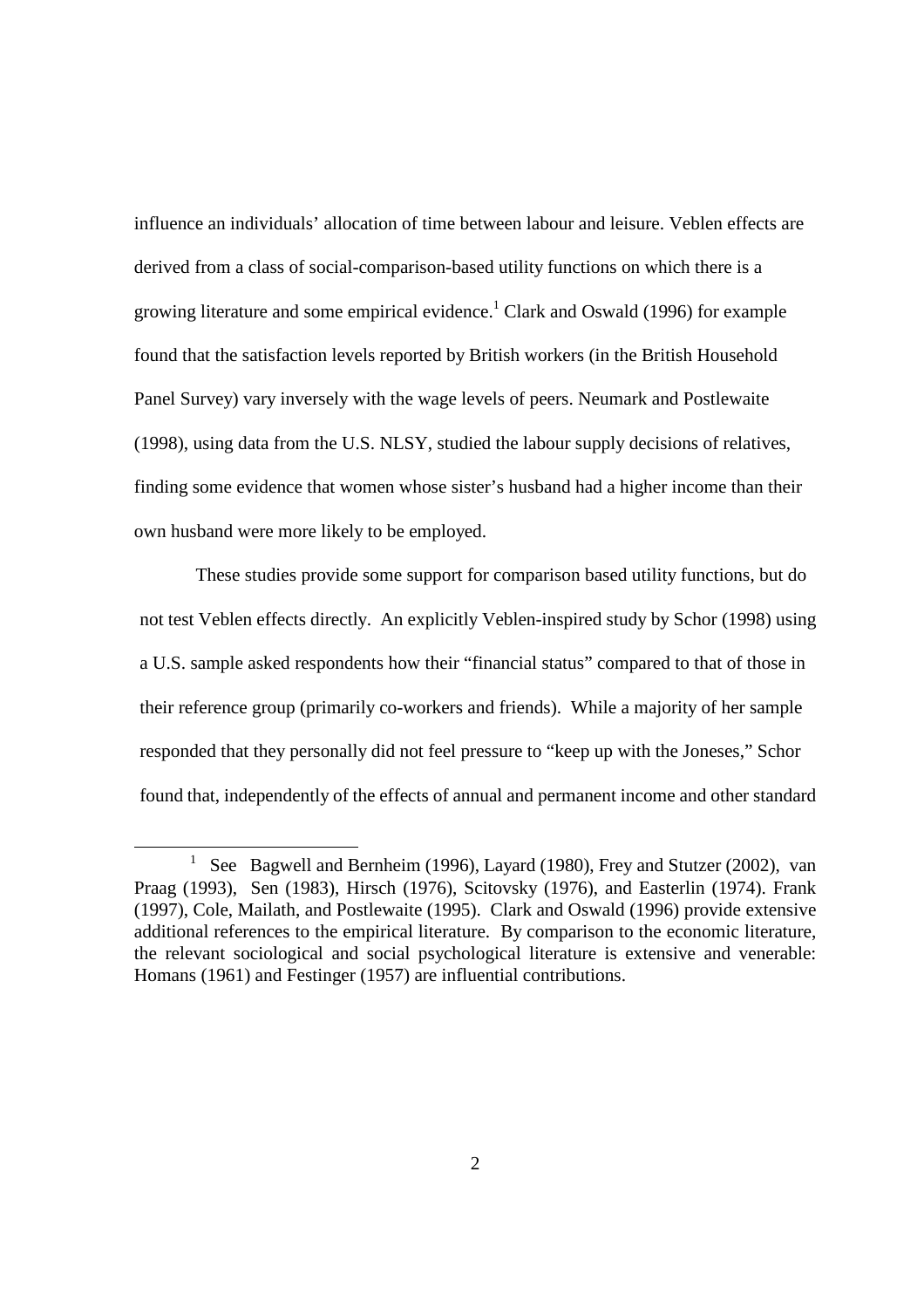regressors, those whose financial status was below their reference group saved significantly less than those who were better off than their reference group. Interestingly, those who watched TV more saved less, conditional on the other regressors.

Our model of the choice of work hours, presented in the next section, captures Veblen effects by taking account of the influence of the consumption of the well-to-do on the marginal utility of own consumption of the less-well-off. The main result is that work hours are increasing in the degree of income inequality. We then use data on average annual work hours in ten countries over the period 1963-1998, along with data on inequality of income to explore this hypothesis. Inequality is a predictor of work hours in both OLS and fixed-effects estimates; its effects are large, and estimates are robust across a variety of specifications. This result is consistent with the hypothesis that social comparisons are upwards to a richer reference group and is inconsistent with the alternative hypothesis that social comparisons are downward looking, people's consumption and work choices reflecting a desire to distance themselves from a poorer reference group. We then address an alternative interpretation in which a positive relationship between work hours and inequality is due to the incentive effects of the latter (Bell and Freeman, 2001). In the penultimate section we consider some of the normative implications of Veblen effects, identifying a class of policies which can implement a social welfare optimum: included are subsidies for the leisure of the rich and a graduated consumption tax (but not a flat consumption tax). $2$ 

l

<sup>&</sup>lt;sup>2</sup> Corneo and Olivier (1997) analyze optimal taxation in Veblen-inspired model of an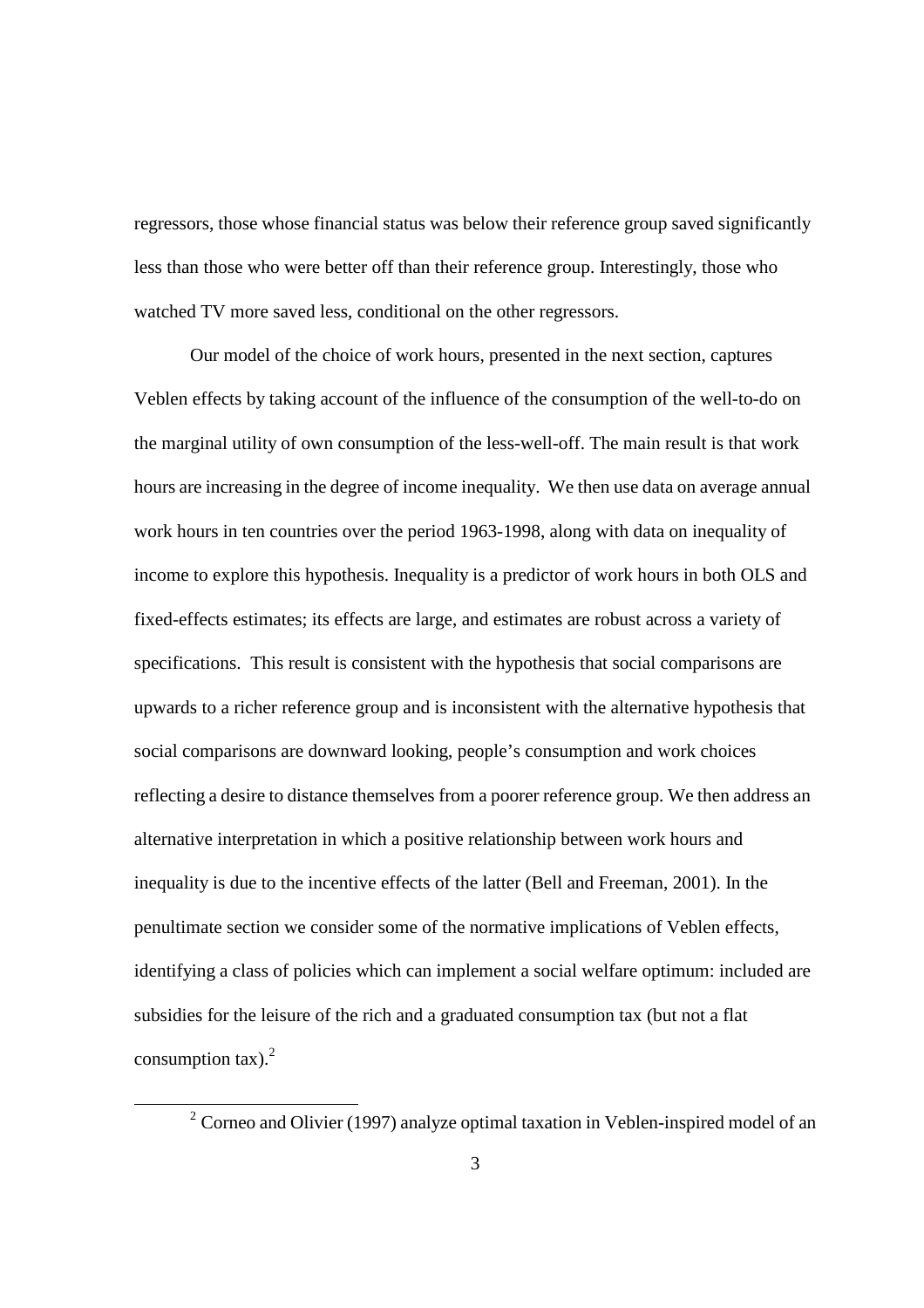#### *2. Veblen Effects on Work Hours*

Veblen held that consumption is motivated by a desire for social standing as well as for the enjoyment of the goods and services *per se* (page numbers are from Veblen (1934)

*the proximate ground for expenditure in excess of what is required for physical comfort is ...a desire to live up to the conventional standard of decency...*(p.81)

His key idea (quoted at the outset) was that the best-off members of a community -- "the leisure class" -- establish the standards for the rest.

But why is it the consumption of the leisure class that is emulated rather than their leisure? Veblen's response was that under modern conditions consumption is a more visible form of display.

*The exigencies of the modern industrial system frequently place individuals and households in juxtaposition between whom there is little contact in any other sense than juxtaposition. One's neighbors, mechanically speaking, often are socially not one's neighbors, or even acquaintances; and still their transient good opinion has a high degree of utility. The only practicable means of impressing one's pecuniary ability on these unsympathetic observers of one's everyday life is an unremitting demonstration of the* 

 $\overline{a}$ 

indivisible conspicuous consumption good with both snobbish and conformist consumers. As in the model below, the tax implications of the Veblen effects they model depend on the number of consumers.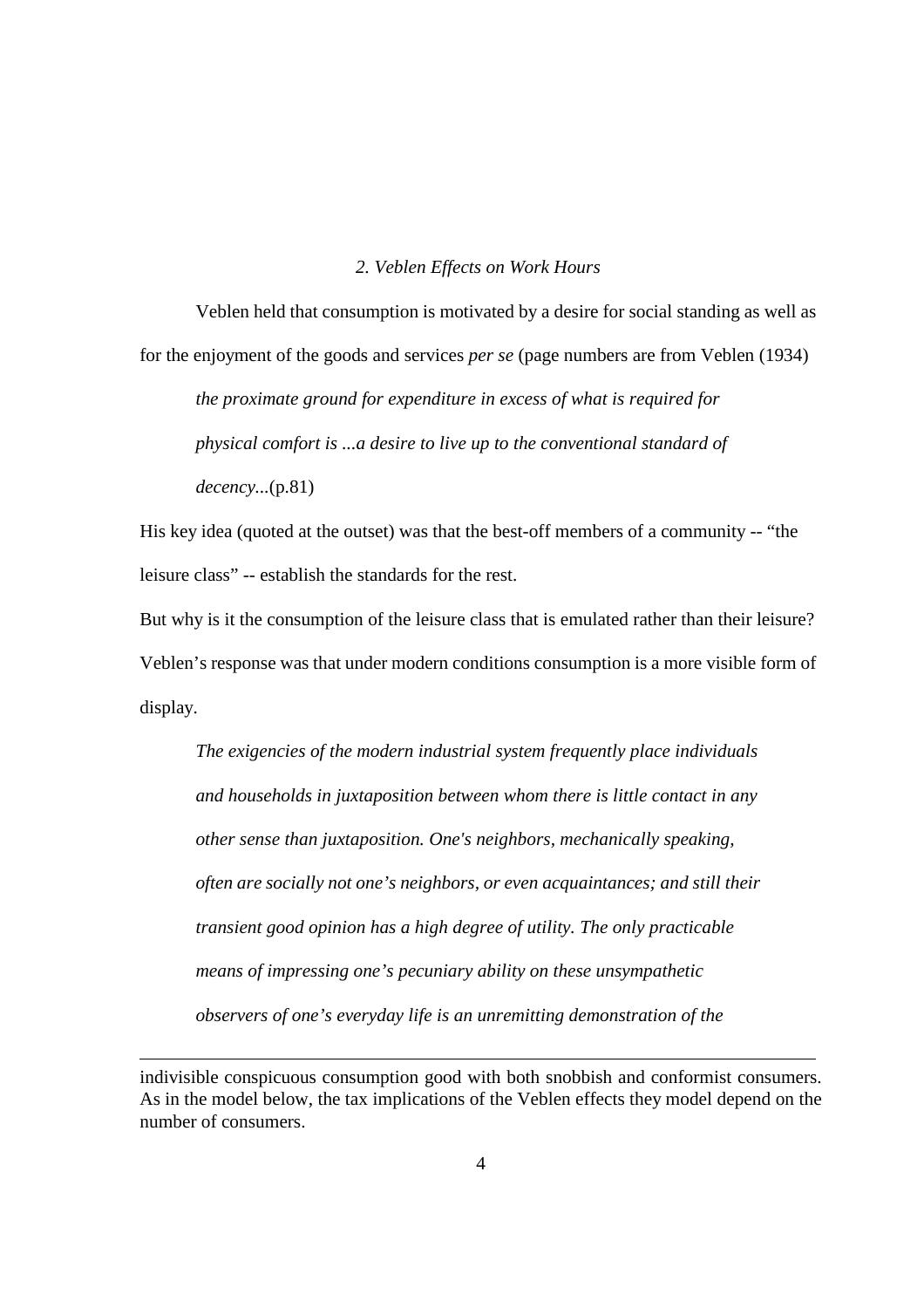#### *ability to pay.* (p.71)

Veblen's ideas are thus a precursor to the contemporary theory of costly signaling of otherwise unobservable qualities initiated in economics by Spence (1973) and in biology by Zahavi  $(1975).$ <sup>3</sup>

The following model embodies the two propositions underlying Veblen's account, namely that people compare consumption (or wealth) but not leisure, and that they refer upwards, choosing their work and spending activities in order to be more like a higher income group, rather than seeking social distance from lower income groups. Suppose individuals differ in some trait that influences hourly wages and that they choose their hours of work (*h*) to maximize a utility function, the arguments of which are leisure (which we normalize as 1-*h*) and what we term effective consumption, *c\** defined as their own consumption level (*c*) minus a constant *v* (for Veblen) times the consumption level of some higher income reference group  $(c<sup>z</sup>)$ . The individual's reference group might be the very rich, or it might be an intermediate group. The reference group's rank in the income distribution is taken as exogenous, as is the Veblen constant *v*. It may be convenient to think of each individual as belonging to a homogeneous income class, each member of which takes the next highest income class as its reference group (the richest class have no reference group). Together, the reference group and *v* measure the nature and intensity of the relevant social comparisons. Individuals do not save, so  $c = wh$ , where *w* is the wage rate. Thus for some individual not in the richest group we have

l

<sup>&</sup>lt;sup>3</sup> See the works cited in Gintis, Smith, and Bowles (2002).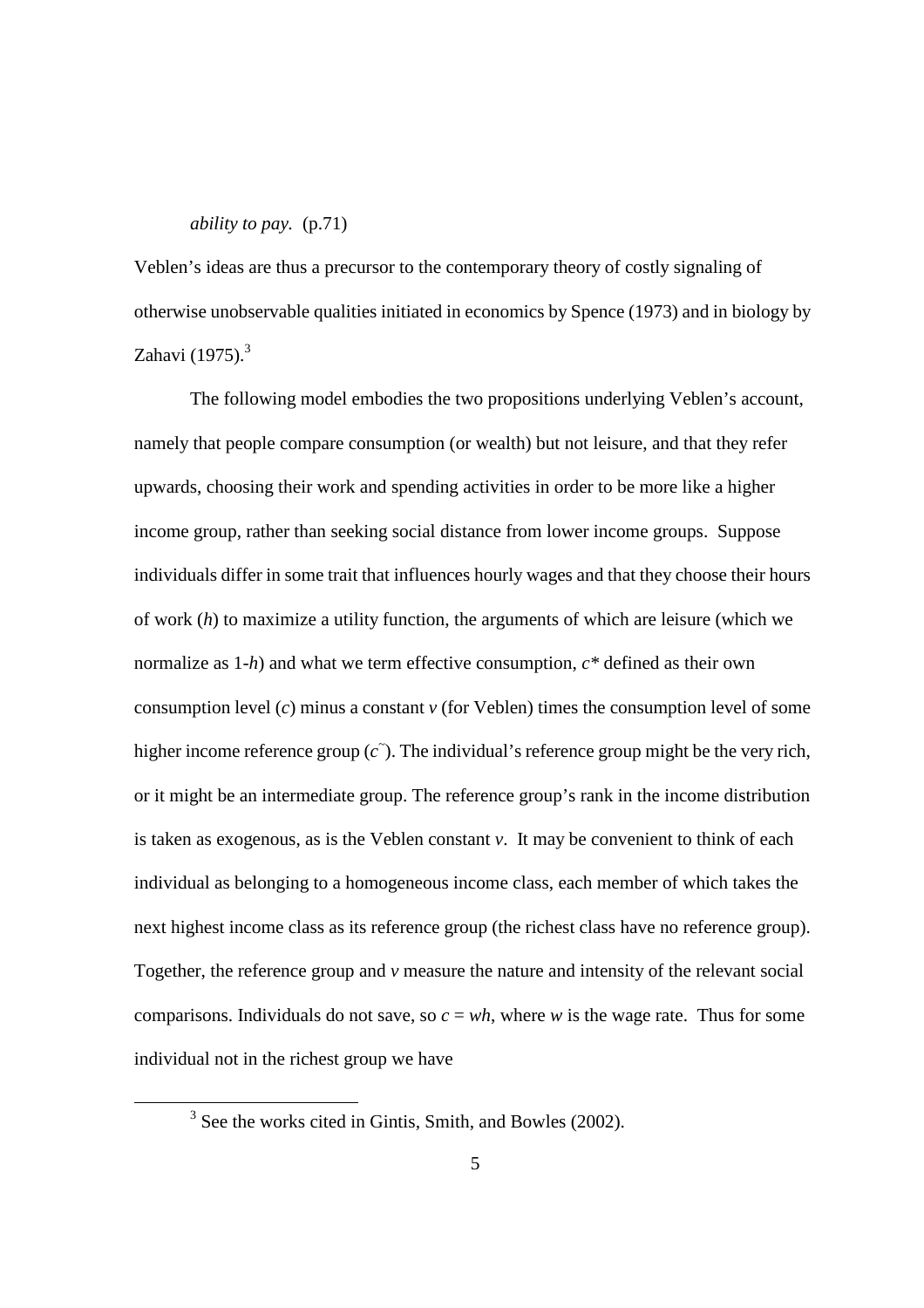$$
u = u(c^*, h)
$$
  

$$
u = u((wh \text{-}vc\tilde{\ }), h)
$$
 (1)

where *u* is increasing and concave in its first argument and decreasing and convex in the second. Leisure and consumption are complements so  $u_{c*h}$  < 0. The effect of increased consumption by members of the reference group thus is both to lower the utility of the individual and to raise the marginal utility of effective consumption. The individual will choose hours to be *h\**, namely that which equates the marginal rate of substitution between leisure and effective consumption to the wage rate.<sup>4</sup>

We can now consider the effects of an exogenous increase in the wages of the richest group (raising  $\tilde{c}$  relative to *wh* for every income class except the richest). Differentiating the individual's first order condition for the choice of work hours (and using the second order condition) we find that  $dh^*/dc^*$  has the sign of  $-(u_{c^*c^*} + u_{c^*h})$ , which is positive. The effect of the larger gap between the consumption levels of the individual and the reference group is to reduce effective consumption  $wh$ - $vc$ <sup> $\tilde{}$ </sup>, and thus raise the marginal utility of consumption relative to the marginal utility of leisure, inducing an increase in the hours of work. The effect on work hours of variations in the Veblen constant have the same sign (  $dh^*/dv > 0$ , reflecting an increase in the intensity of social comparison and perhaps

$$
h^*/(1-h^*) = a/(1-a) + \nu c^* / w(1-h)
$$

 $\overline{a}$ 

<sup>&</sup>lt;sup>4</sup> If the utility function is Cobb-Douglas in leisure and effective consumption (with *a* the coefficient of *c\** and 1-*a* the coefficient of (1-*h*)) then the choice of hours is such that

with the increased hours indicated by the second term on the right hand side representing the Veblen effect (if  $v = 0$ ,  $h = a$ ).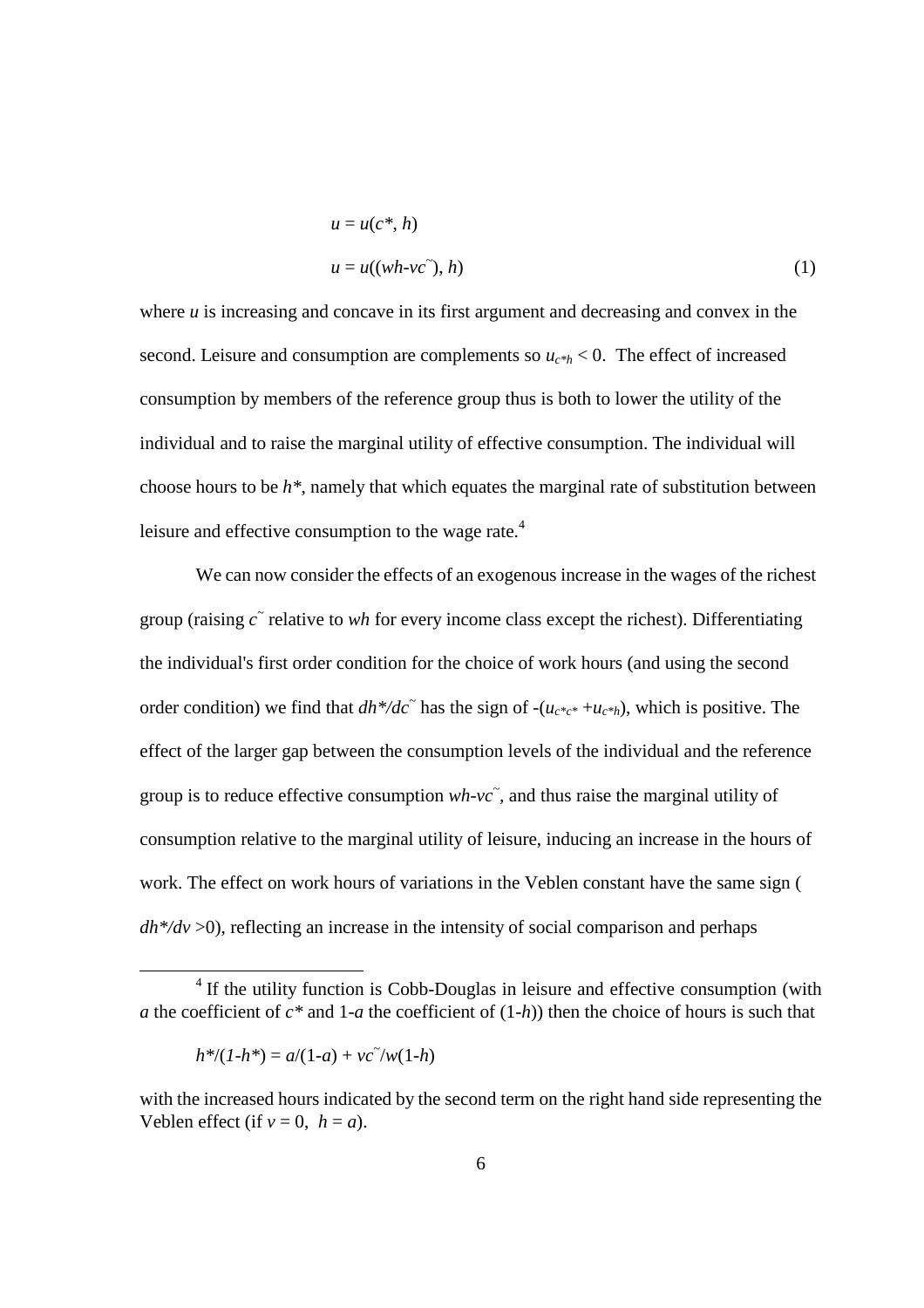capturing the negative effect of TV watching on saving in Schor's study.

If, *contra* Veblen, the reference group were the poor (others seeking to *distance*  themselves from the reference group), then an increase in inequality associated with a decline in the wages of the poorest group would induce a *reduction* in work hours of other higher income groups. Thus are able to empirically test whether the comparisons are upwards, to a rich reference group as in the Veblen hypothesis, or downwards to a poorer group from which others are seeking social distance.

For individuals less well off than the reference group, a simple labour supply function may be derived that is additive in its conventional and Veblen effects. To see this, normalize the wage of the less well-off to unity and suppose that all (the rich and the not-sorich) share the following utility function (an example of (1) above).

$$
u = \ln c^* - \delta h \tag{2}
$$

In the absence of Veblen effects ( $v = 0$ , so  $c^* = wh$ ) each utility maximizing individual would select  $h$  so as to equate the disutility of labour  $(\delta)$  to the marginal benefit of labour via its contribution to consumption (1/h), thus setting  $h=1/\delta$ . With  $v>0$  the work hours of the rich are unaffected, but those not in the reference group (with superscript *n*) will now set their work hours at

$$
h^n = 1/\delta + v w^r h^r \tag{3}
$$

where the superscript *r* refers to the rich reference group. As can be seen from (3) those not in the reference group work more hours, as we would expect, the second additional term representing the Veblen effect. An extension of this model with many income groups each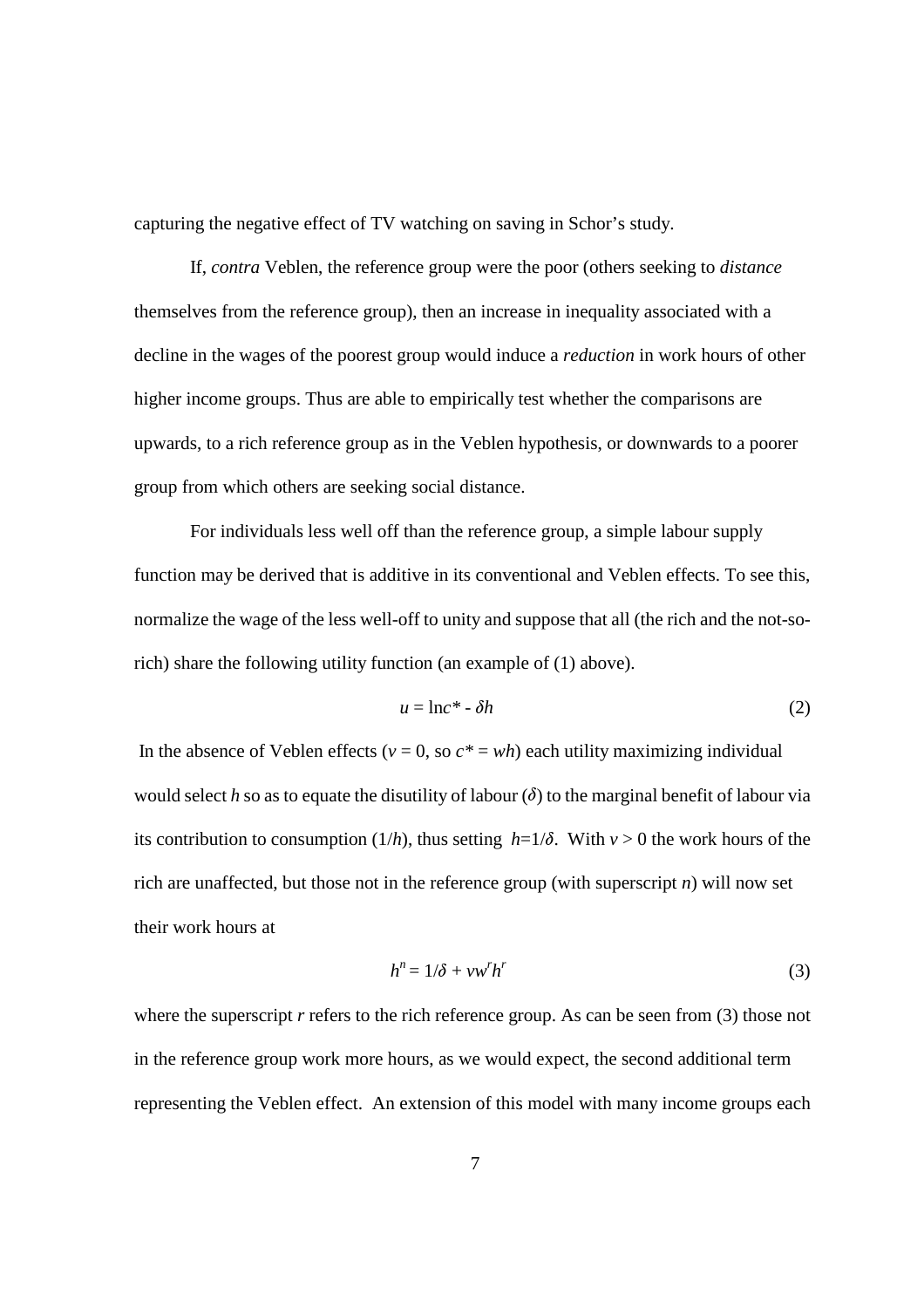of which (except the richest) takes the next richest group as its reference group (footnotes 8 and 10, below) shows than a increase in consumption by the rich generates a downward cascade of Veblen effects, increasing work hours throughout the income distribution.

One aspect of the model deserves comment, namely the assumption that individuals choose their hours of work. In a collective bargaining framework or an efficiency wage model, employers play a major role in setting work hours, and the relationship between individual preferences and observed hours may be considerably attenuated. Not surprisingly, a significant fraction of employees in the advanced economies would prefer hours different from what they have (Bell and Freeman, 2001). However in the studies reported, a majority preferred current pay with current hours (rather than more hours and more pay, or less hours and less pay) and Bell and Freeman report evidence that most European Community workers would prefer increases in pay (at the current hours) to decreases in hours (at the current total earnings) suggesting that they are close to the hours they would have chosen, even if the institutional setting allows no direct relationship between individual hours choices and outcomes. Böheim and Taylor (2004) report similar results using the British Household Panel Survey.

This evidence that work hours respond to employee preferences may reflect the fact that employers and unions alike have an interest in taking account of employee preferences concerning hours of work (to maximize job rents and improve labour discipline, for example), even if this interest competes with tax and benefits arrangements which sometimes produce significant differences between actual and desired hours. As a result,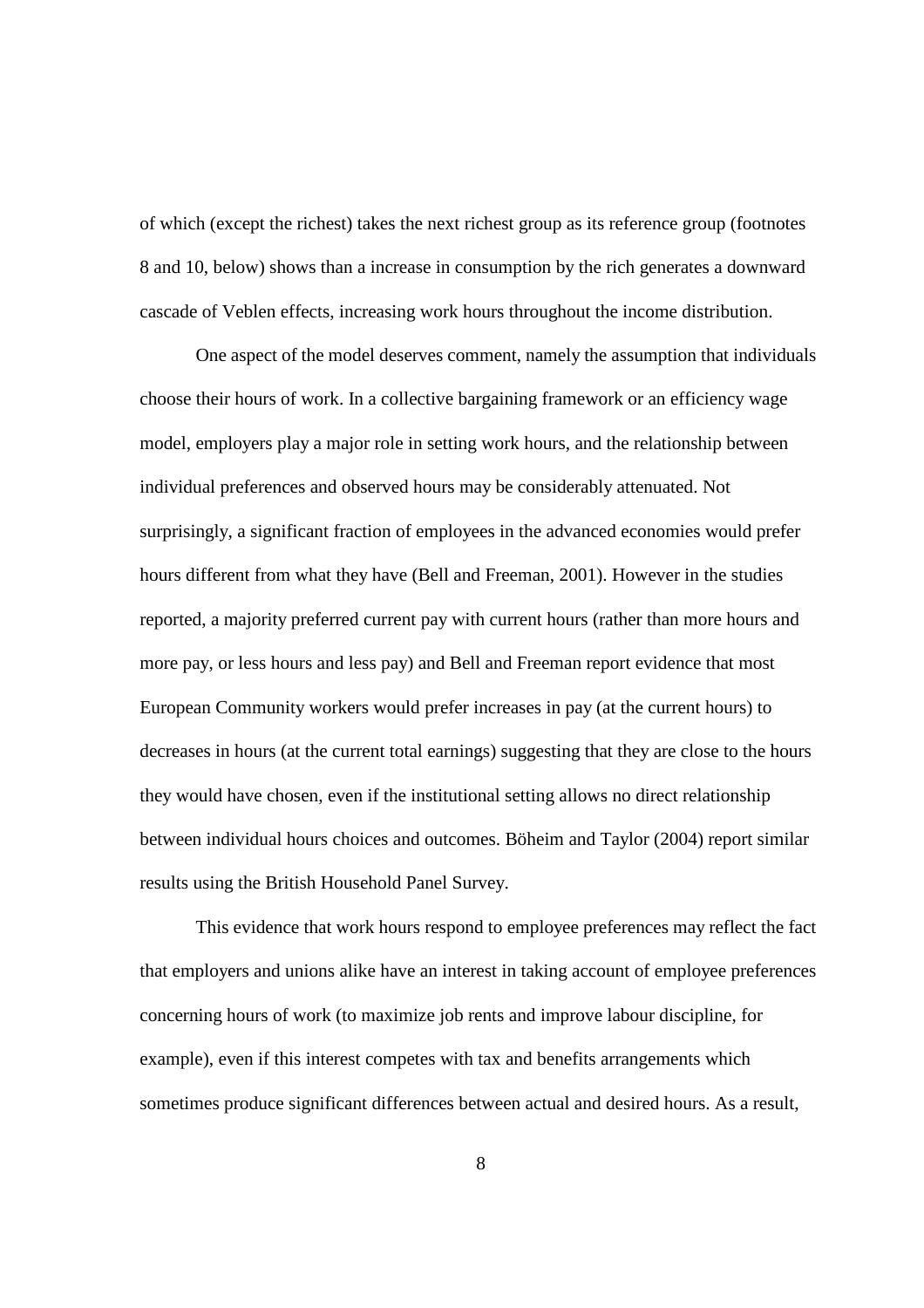individual preferences will affect observed work hours even in environments in which employees do not literally choose their work hours.

A second comment on the model concerns its behavioral foundations. We do not suppose that people engage in a conscious optimizing process in selecting their work hours. A more plausible view is that individuals have norms concerning the appropriate division of their time between family, friends, work, and other activities, and that these norms differ from group to group and evolve over time. Suppose this is the case, and that people simply seek to implement their "work hour norm", occasionally updating this norm in response to two kinds of information: their perceptions of the subjective well-being others and the hours of work of others. A plausible model of this learning process would combine payoff-based updating with conformism: that is, individuals adopt the norms of those in their social group perceived to be happier, but with a conformist bias towards adopting norms held by large numbers of their associates, independently of the associated utility levels (Bowles (2004)). Then the model just presented gives the payoff -based aspect of the updating of the work hour norm. The main result is that the work hour norm typical of a given group (other than the richest) is increasing in the level of inequality but that the short run Veblen effect might be attenuated by conformist effects.

#### *3. Work Hours and Inequality*

The importance of both social norms and labour market institutions in the determination of work hours suggests that it may be illuminating to study work hours averaged over individuals. We use data on average annual hours of work for ten advanced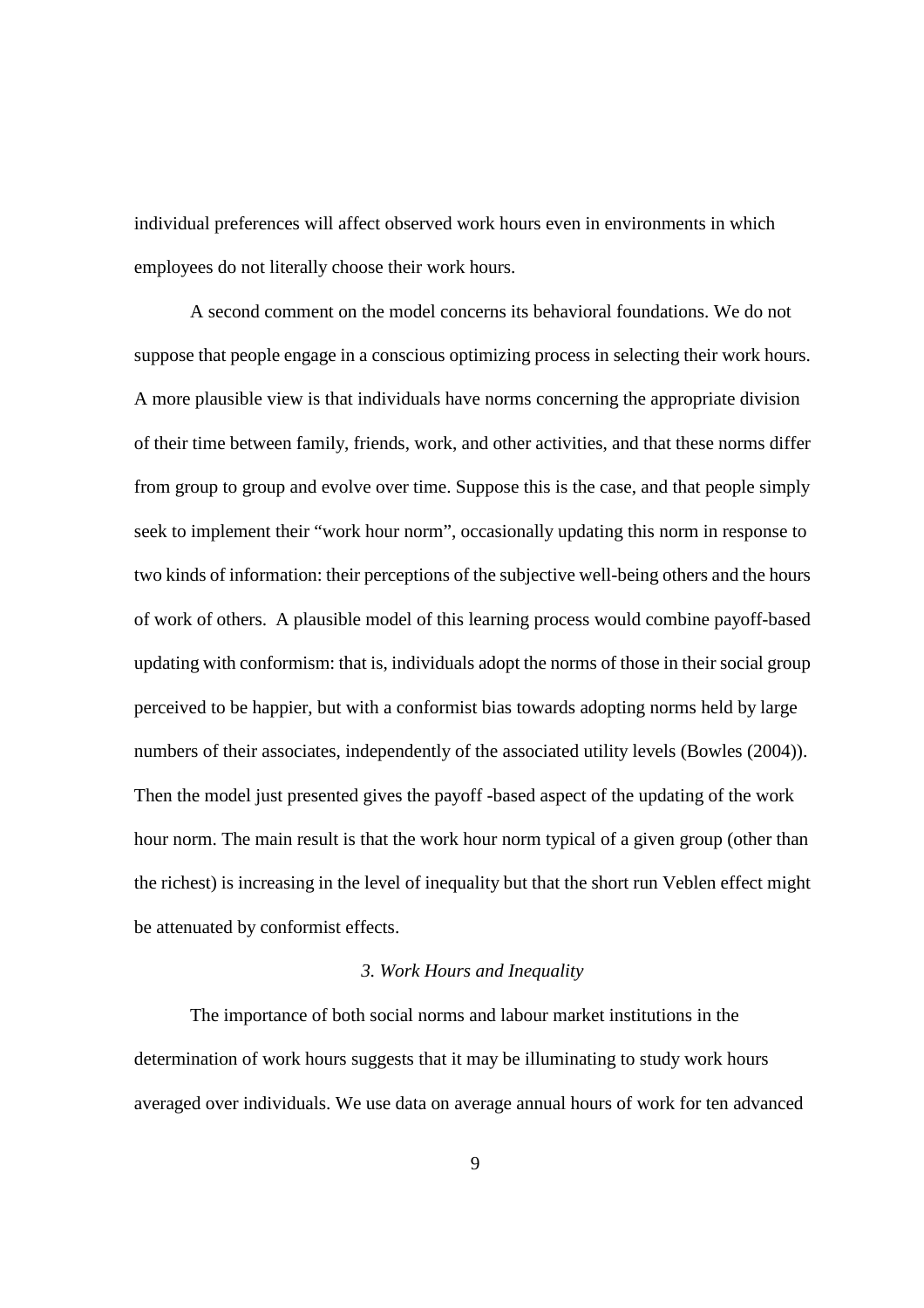economies. The annual data for the ten countries presented in Figure 1 indicate substantial and growing differences between economies. The work year in Germany exceeded that in the U.S. by 231 hours in 1960, and had fallen to 365 hours less than the U.S. by 1998. Many countries show a decline in hours prior to the early 1980s followed by a leveling off or increase (in Sweden the work year fell by 388 hours over the first two decades and then increased by 128 hours over the next two decades)

#### [Figure 1 about here]

Because the reference group for Veblen effects is the rich, we chose a measure of income inequality that is sensitive to upper incomes, namely the ratio of the highest earnings in 90<sup>th</sup> percentile (that dividing the 90<sup>th</sup> from the 91<sup>st</sup> percentile) to the highest earnings in the  $50<sup>th</sup>$  percentile. We also present estimates using two alternative measures of inequality, the Gini coefficient of after-tax incomes from the Luxemburg Income Study and a Theil index of inter-industry wage differences. Figure 2 presents the percentile data along with the annual hours, as well as the country means for these variables. The simple correlation ( r  $= 0.66$ ) is substantial, but as we will see, it arises in part from covarying influences on hours and inequality.

#### [Figure 2 about here]

We therefore estimate a more complete model.

$$
h^{it} = a + bg^{it} + cx^{it} + \lambda^i + \delta^i + \mu^{it}
$$
\n<sup>(4)</sup>

where  $h^{it}$  is the natural logarithm of work hours in country *i* in time *t*, *g* is the measure of inequality,  $x^{it}$  is a vector of other possible exogenous influences on hours (with  $c$  its vector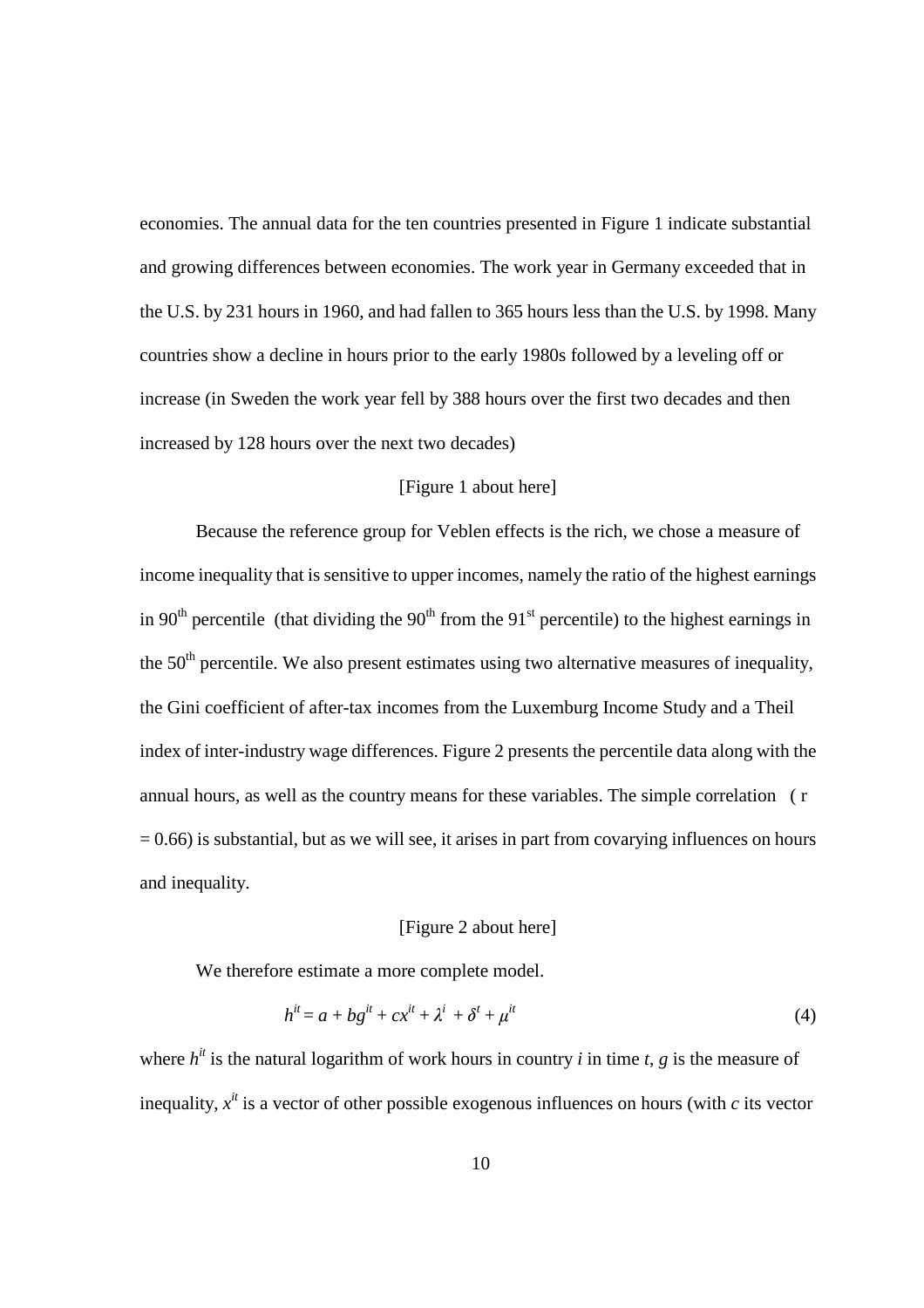of estimated coefficients),  $\lambda^i$  is a country fixed effect,  $\delta^t$  is a year fixed effect, and  $\mu^{it}$  is an error term. The country fixed effects will take account of cultural and institutional differences and other country-specific unobserved influences on hours. Among the *x*-variables we considered union density (to capture possible time-varying institutional differences), real gross domestic product per capita (to measure possible influences of income levels on consumption and leisure preferences) and real manufacturing wages (to capture conventional labour supply effects). The latter two were expressed in common units using purchasing power parity conversions. Because hours vary cyclically in response to labour demand rather than to individual labour supply decisions, we also include a measure of aggregate unemployment. To account for changes in the gender composition of the workforce we include the women as a fraction of employment. We included year fixed effects to capture the possible influences of changes in preferences (or other determinants of work hours) possibly reflecting the diffusion of what Inglehart (1977) terms "post materialist values." However, extensive experimentation with the available measures of "post materialist values" did not reveal any systematic results. Finally, we used measure of government expenditures relative to gross domestic product. The variable proved insignificant while having no appreciable effect on the results reported below.

We treat *g* as exogenous. A more adequate approach would take *g* and *h* to be jointly determined.<sup>5</sup> A plausible exogenous instrument for g proved impossible to find. Thus our

-

<sup>&</sup>lt;sup>5</sup> We have (in reduced forms):  $g = g(h; z)$  and  $h = h(g; k)$  where *z* and *k* are exogenous influences. We would like to estimate the partial effect on *h* of an exogenous shift in *g* that is  $h<sub>o</sub>$ . What we observe, however, are intersections of these two functions, inferences from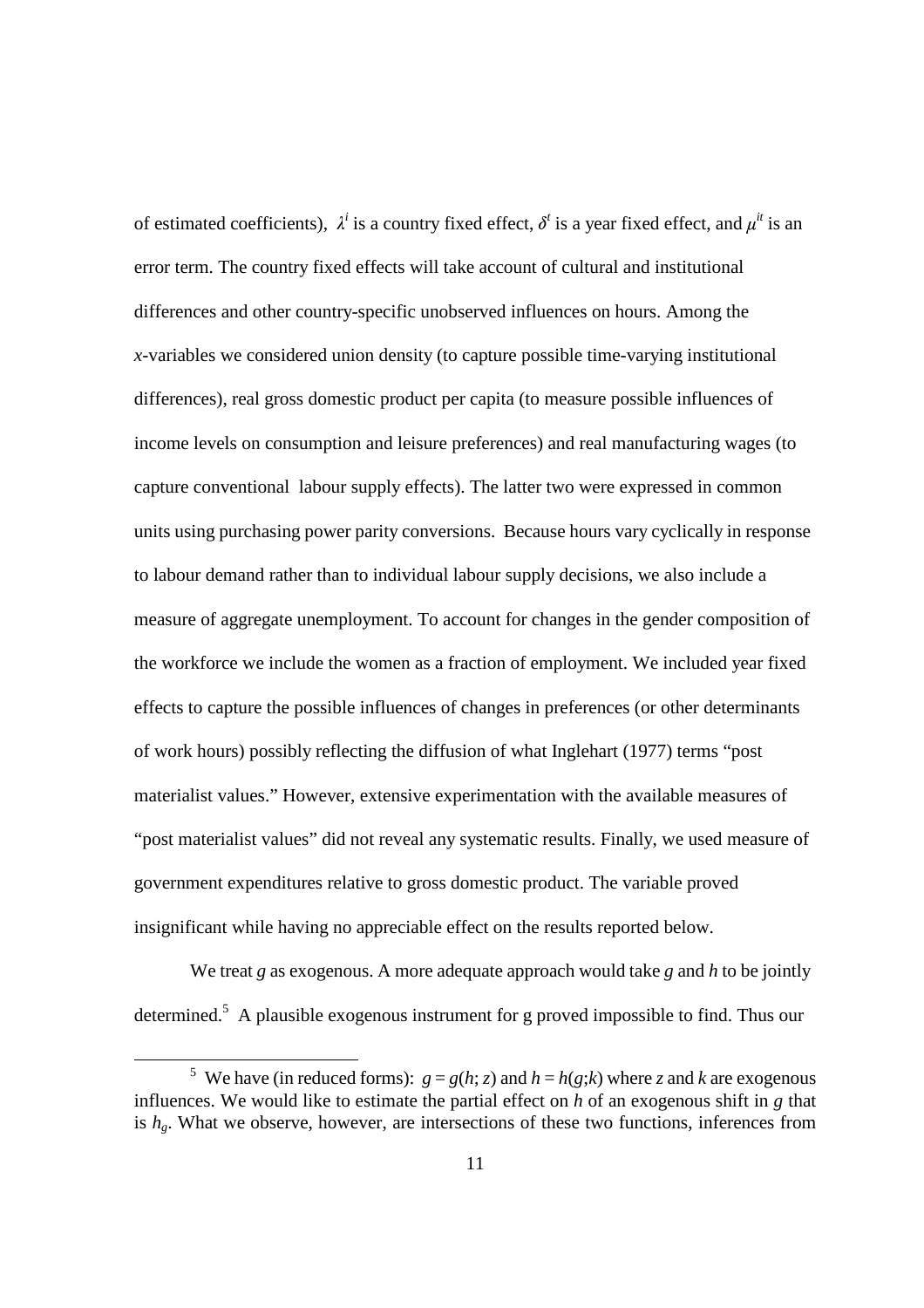results could capture the effect of exogenous shifts in labour supply on the degree of inequality. To test this possibility we use both contemporaneous and one year lagged inequality measures on the right hand side of (4). The results with lagged inequality measures (presented in Table 2) are virtually identical to those with contemporaneous regressions. Our view that the endogeneity problem is not accounting for our results is supported by a companion study (Park, 2004) of the U.S. in which the labor force participation of wives of full time full year working men covaries with measures of income inequality among men of similar age and of the same locality. Because it is unlikely that the labour force decisions of wives affected income inequality among men (especially during the period studied, 1969-1979) it appears inequality was the cause of increased work hours rather than the converse.

Our estimates appear in Table 1. Our preferred estimate (I) as well as alternative estimates using other measures of inequality (II) and (III) indicate significant positive effects of inequality on work hours. Moreover, these effects are large. A standard deviation change in 90/50 percentile ratio, Gini, and Theil, is associated with a predicted increase in annual hours of 3.4, 2.2 and 1.8 percent respectively. Taken literally this means that the difference in the U.S. and Swedish percentile ratio in 1992 accounts for 59 percent of the

 $\overline{a}$ 

which (unless  $g_h = 0$ ) will over- or underestimate the true effect. If g varies inversely with *h* -- increases in work hours of those in the middle of the earnings distribution attenuating inequality -- we underestimate the true effect, and conversely.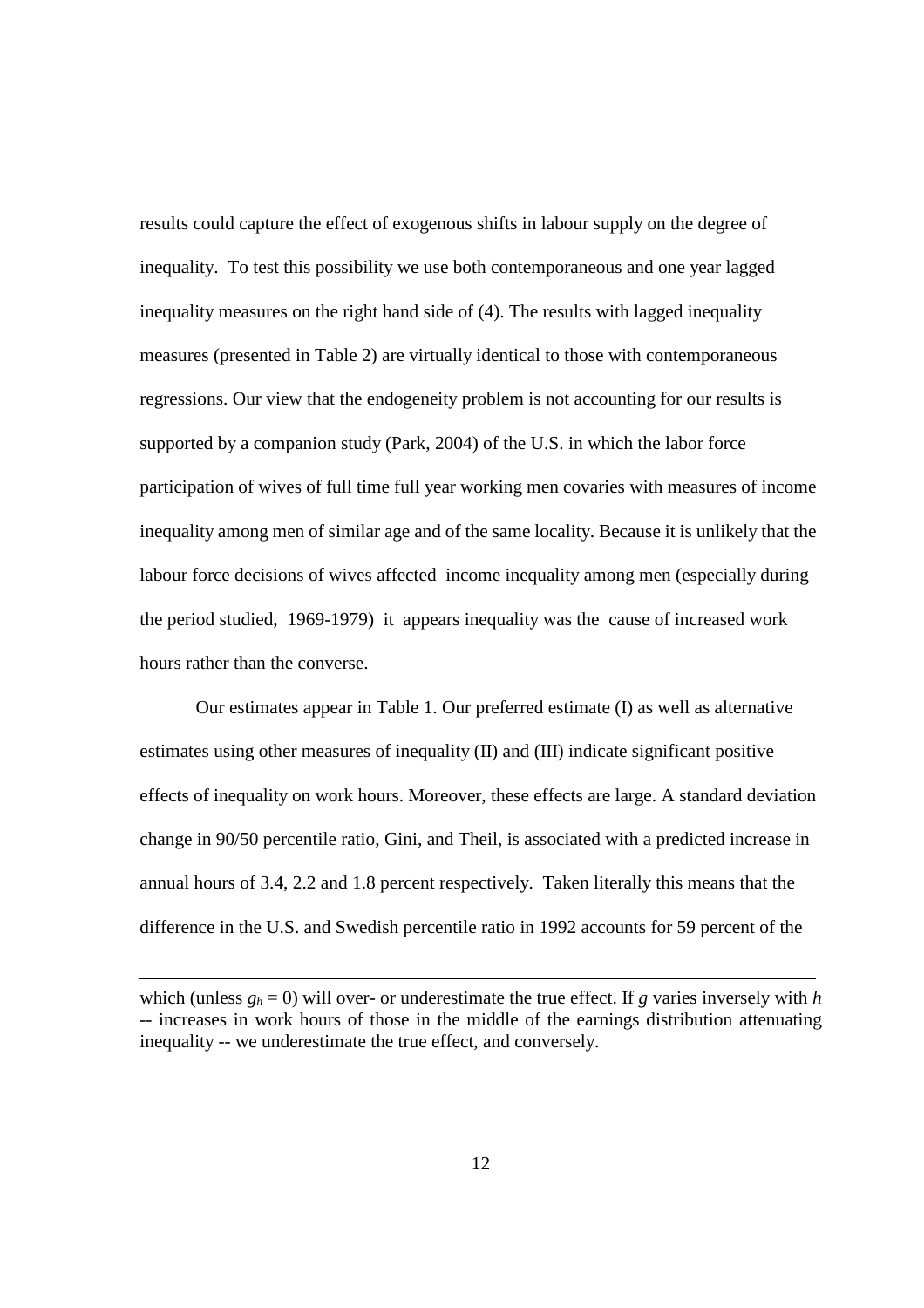difference between the hours of work in the two countries.

The estimates also suggest a small (and in the preferred estimate, not significant) negative labour supply elasticity consistent with other estimates of labour supply functions and with the derived labour supply function above (3). The unemployment rate has the predicted coefficient, as does the female proportion in employment. In OLS estimates (not shown) Union Density had a large and statistically significant negative coefficient; but in these country fixed-effects equations its coefficient is small and positive, suggesting that our country fixed effects may be capturing some of the institutional differences associated with the degree of unionization. The specific country effects across all of the equations indicate major differences among the countries due to idiosyncratic effects of time invariant cultural, institutional and other country differences uncorrelated with the regressors. Sweden and Norway are similar in their short work year while the English-speaking countries are distinct and not significantly different from one another in their long work hours; the remainder of the continental countries occupy a middle ground with Belgium closest to the Nordic pattern. The country-effect difference between the English speaking and the Nordic group is about 295 hours per year, indicating large idiosyncratic effects presumably due to cultural, political, and other differences.

We estimated the same fixed-effects equations as in Table 1, but using as our dependent variable the natural logarithm of the U.S. Bureau of Labour Statistics series on average annual hours of manufacturing workers. This series may provide a more accurate measure of hours (but for a more limited portion of the population.) The results in Table 2,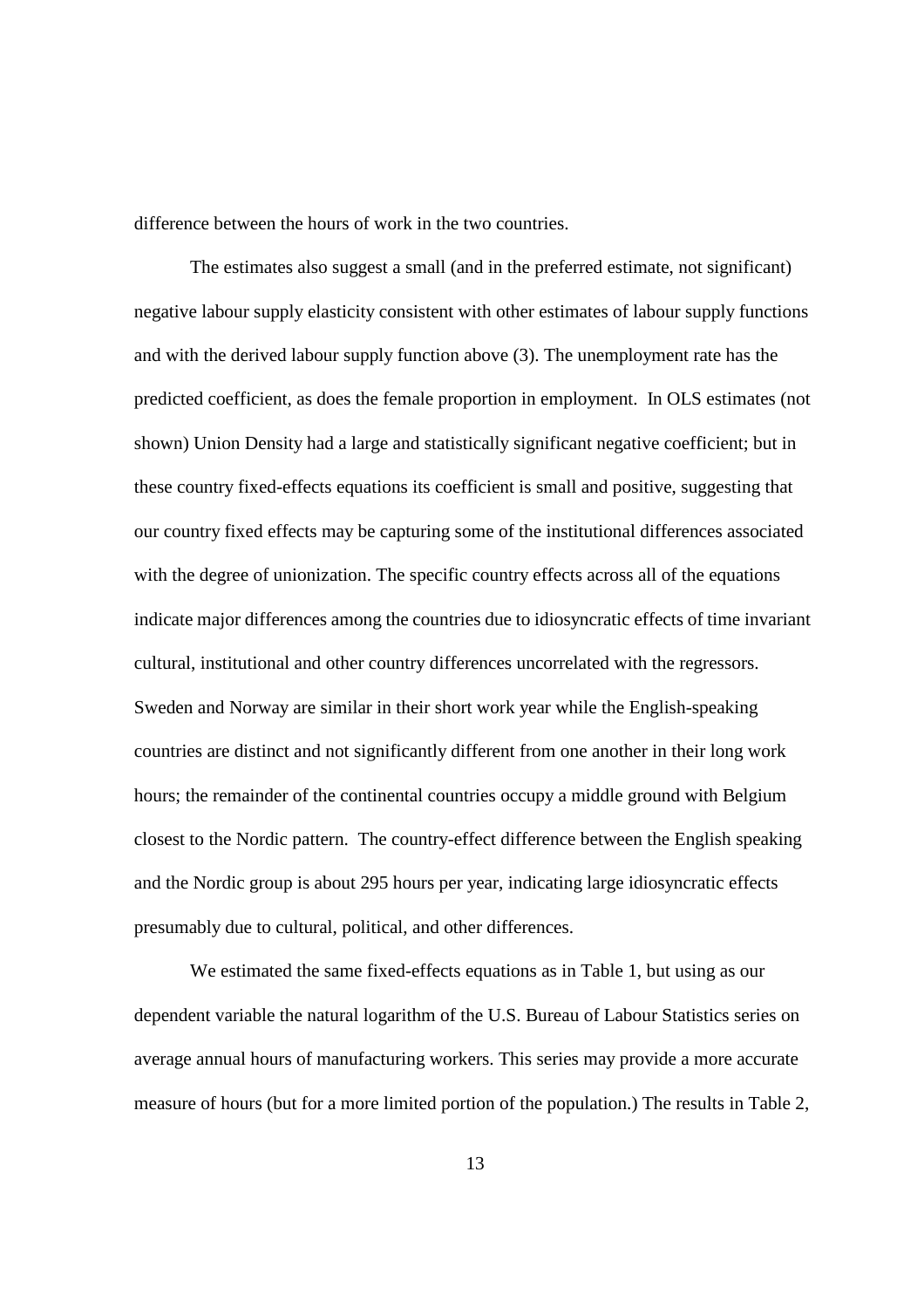which cover the same countries and time period, show that the coefficients of our three inequality measures are highly significant, and of approximately the same magnitudes as those using the OECD labour hours series. Table 2 also presents the estimated coefficients of one year lagged inequality measures. The results with lagged inequality measures are very similar to or slightly stronger than those with contemporaneous regressions, suggesting that our results are not driven by the endogenous relation between work hours and inequality. Lastly, we show the coefficients of inequality measures for a specification without the country fixed effects (but with the year fixed effects). As expected, the estimates of the Veblen effect are considerably larger, but these are likely to be upward biased because of the co-variation of both hours and inequality with time-invariant country-specific differences, the effects of which are captured in our fixed-effects estimates.

#### *4. Other Explanations*

The fact that inequality predicts work hours is consistent with the Veblen effects proposed at the outset, but there are other consistent explanations. Bell and Freeman (2001) have suggested that inequality induces longer work hours because those who work longer hours attain a higher percentile rank in the wage distribution at the workplace and an increase in rank implies greater wage gains the more unequal is the wage distribution. They provide convincing evidence for this effect: In the U.S. and Germany wage inequality within detailed occupation/industry cells is positively correlated with work hours for those working more thirty-five hours per week and longer.

Discriminating empirically between this incentive-based account and the social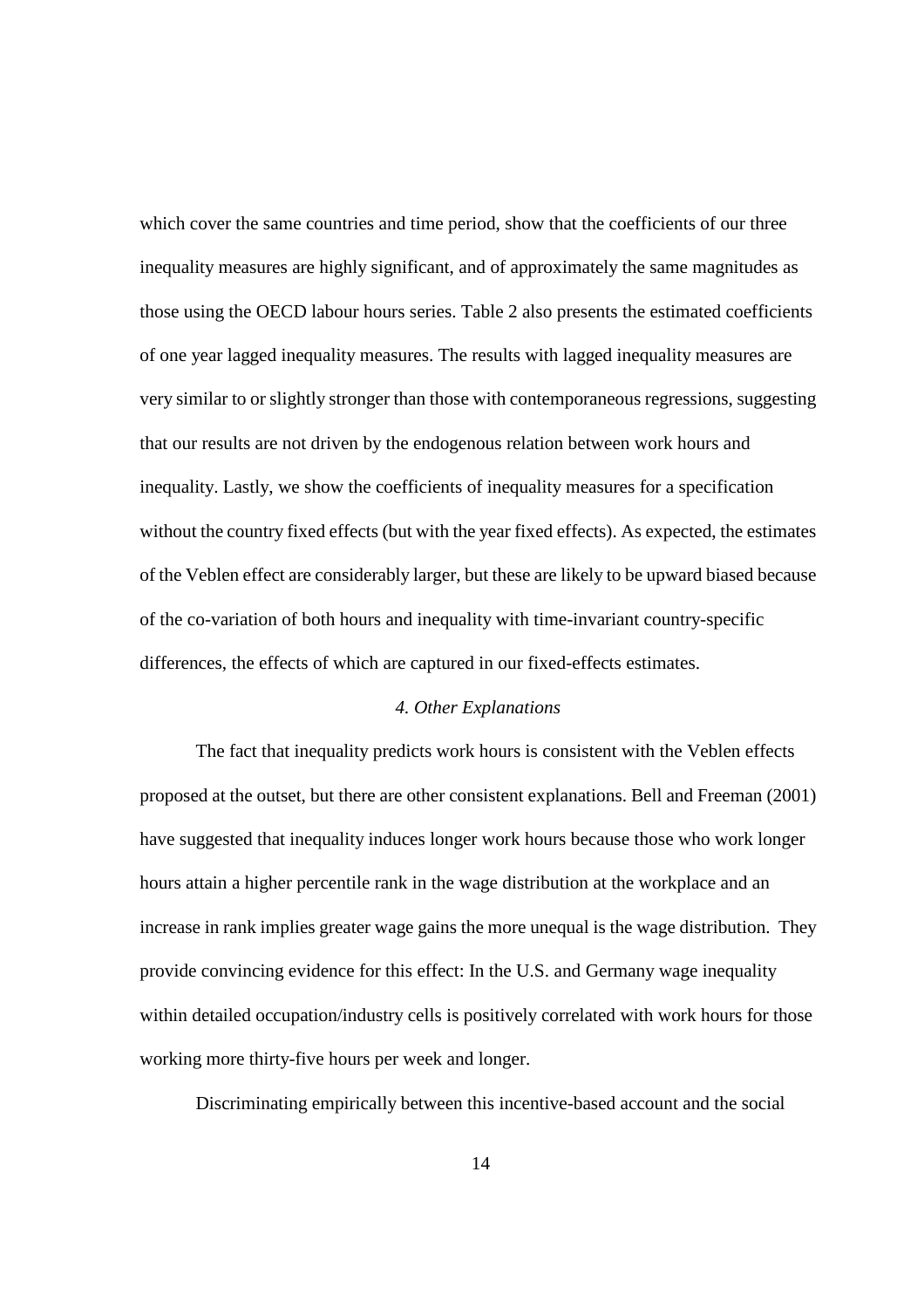comparisons interpretation offered here may be impossible, and it is very likely that both incentive and Veblen effects are at work. However, we are not persuaded that the Bell and Freeman model accounts for the relationship apparent in Figure 2 and Table 1. First, Bell and Freeman treat long hours as an effective signal of a difficult to observe quality likely to result in promotion. While this is true for young lawyers as in the account by Landers, Rebitzer, and Taylor (1996), we think it more likely that hard work when on the job (that is, effort, not hours) is a more common way to move up. Second, the fact that their inequality-hours relationship is much weaker (in both the U.S. and Germany) for all workers (rather than just those working full time or more) is not easy to reconcile with their model. Finally Bell (1998) found that black workers in the U.S. in 1990 are more responsive to measures of earnings inequality among blacks only. Bell suggests that this may be because the black-only distribution is a better indicator of the gains to working longer hours (but points out that it is not easy to explain why this would be so). A more parsimonious explanation might be that the relevant reference group for black workers is other black workers, and their response to measures of black-only inequality is picking up a Veblen effect.

These caveats about the Bell-Freeman interpretation are far from decisive, however. It would be valuable to see if the evidence for Veblen effects is robust when using a measure of inequality that could not plausibly be related to the incentive effects they stress. Two measures accomplish this. First, the previously-mentioned study (Park, 2004) showing that wives' labour force participation covaries with male income inequality cannot plausibly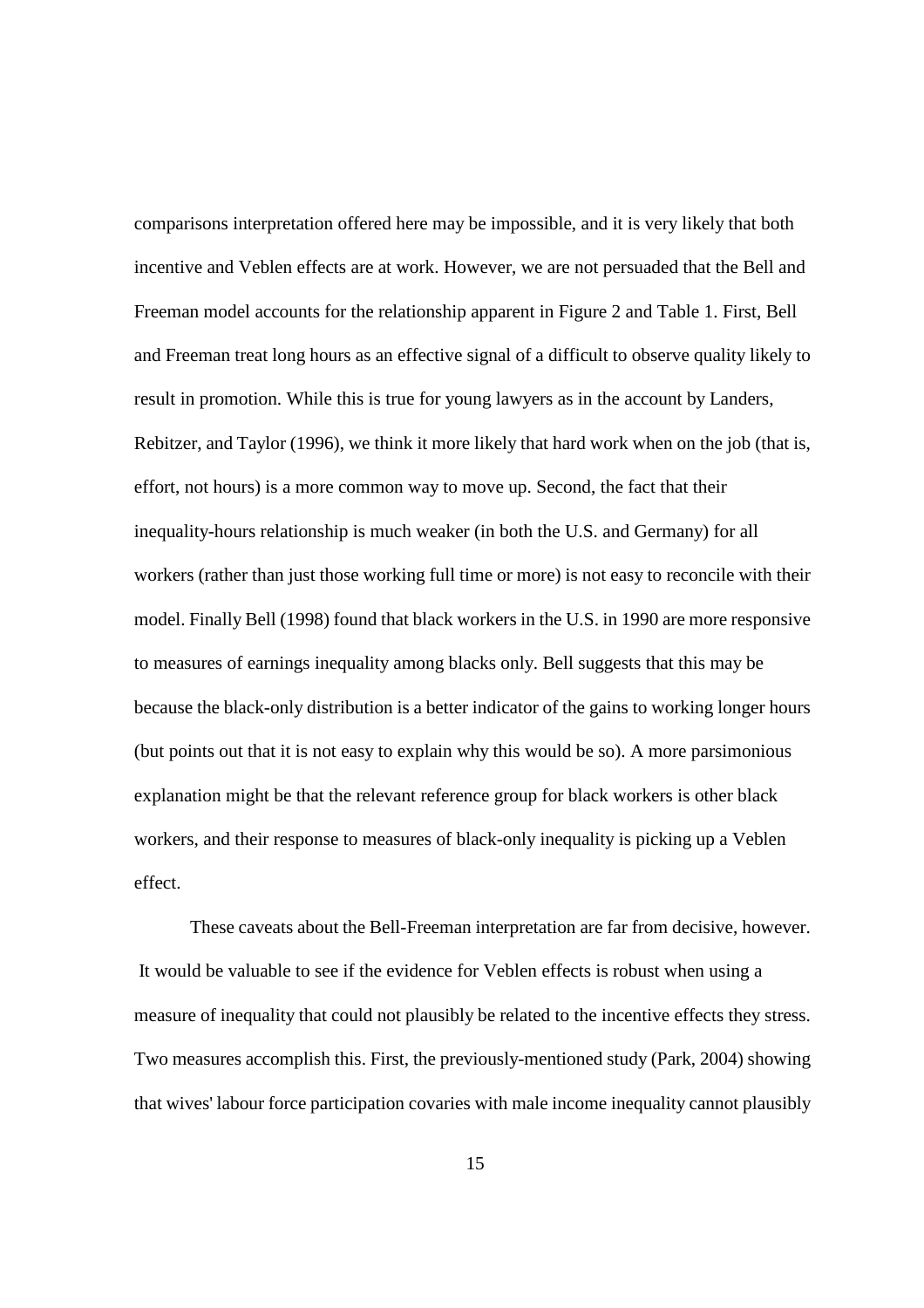be capturing the incentive effects, unless we have a reason to believe that having a wife with a job has positive implication on a husband's promotion.

Second, the most plausible measure of inequality for the incentive effects view would be within firm or within industry inequality, of the type Bell and Freeman used. The reason is that if workers are putting in extra hours to impress their employer, it is the firm's wage structure that is providing the incentive, not the level of inequality within *other* firms, and less still, the difference in *average wages between firms*. (Employers in other firms have no way of knowing how many hours a worker puts in.) Thus the Theil index of inter-industry average wage inequality provides such a test. The fact that this measure of inequality is a significant predictor of work hours (equation III in Table 1) suggests that the Veblen effects model captures some of the causal mechanisms at work, for this measure could not possibly be capturing the Bell-Freeman incentive effects. Notice (equation IV) that the estimate of its coefficient is reduced only marginally by the addition of the percentile ratio to the equation, suggesting that the estimated effect on work hours in equation III is not primarily due to the correlation of the Theil index with other measures of inequality that may be picking up incentive effects modeled by Bell and Freeman.

A second alternative interpretation of the inequality-hours relationship is that the acceleration of skill-intensive technical change over the last two decades may have increased inequality and at the same time increased hours of work. Freeman (2002) for example, found that in the U.S. those using computers or the Internet at work put in longer hours, and we know from Krueger (1993) that computer use has raised the economic returns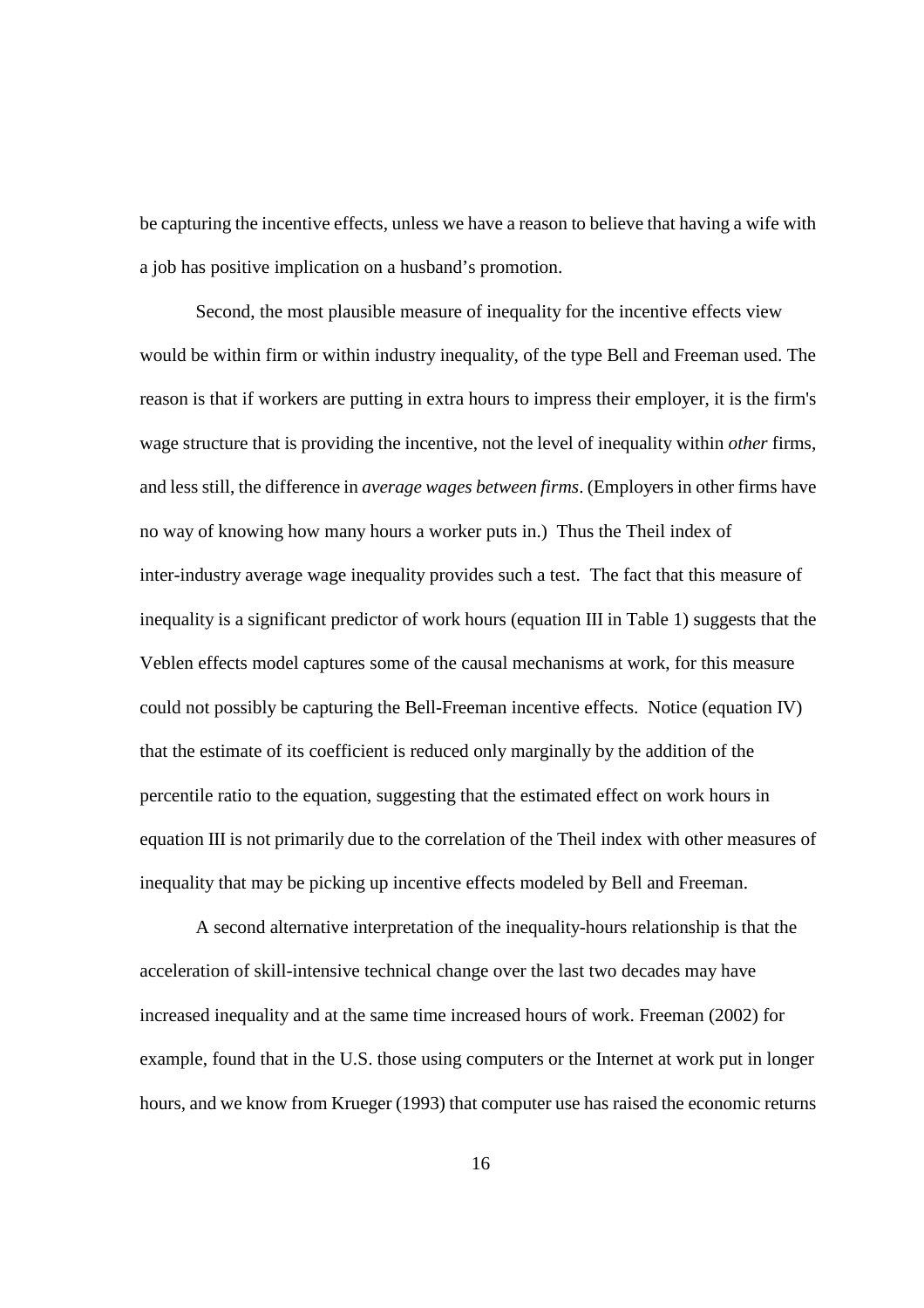to schooling. Taken together, these two facts suggest that an exogenous increase in computer use may account for a positive correlation between hours and earnings inequality. We do not think this accounts for our results, however, because when we split our time period (at 1983) using the Theil index (the only measure on which we have sufficiently long time series to do this) we find that its estimated coefficient in the early period is almost twice that in the later period.<sup>6</sup>

#### *5. Consumption inequality as a public bad*

If Veblen effects of the type modeled here are important, there may be a case for public policies to limit consumption on the conventional grounds that it generates social costs not accounted in the private calculations of the consumer. Frank (1997) and others have proposed a tax exemption for savings on just this grounds.<sup>7</sup> Veblen effects are an example of this class of consumption externalities, but with two special characteristics.

First, note that the usual consumption externalities are symmetrical (my consumption reduces the well being of the Jones' I am trying to keep up with, just as theirs reduces mine). But Veblen effects are asymmetrical: if the Jones' are richer than me, they do not care about my consumption but instead are trying to keep up with some even richer reference group. Thus Veblen effects cascade downward through the income distribution,

-

 $6$  Both estimates are smaller than the estimate in Table 1 and are only marginally significant, suggesting that inequality may explain much of the distinct nature of the two periods evident in Figure 1, while providing a weaker account of the within-period movements.

<sup>&</sup>lt;sup>7</sup> Among others, Boskin and Sheshinski (1978), Ireland (1994) and Oswald (1983) have made similar proposals.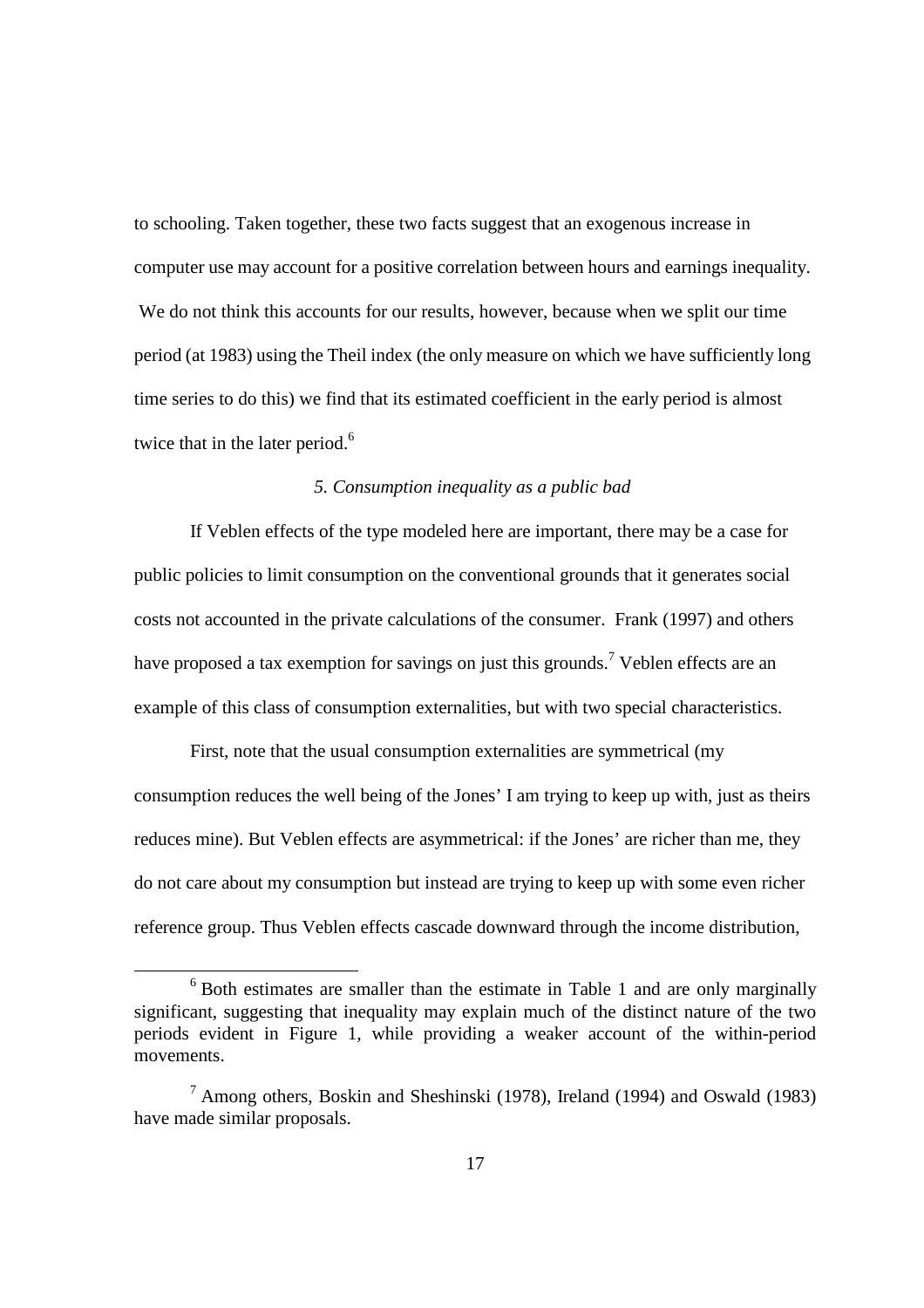with the richest group inflicting subjective costs on the next group, whose emulation of the consumption of the rich then augments its own consumption level, thus passing additional subjective costs to the groups further down.

A second difference is that the influence of a reference group in the Veblen-inspired model may be substantially independent of its size, so a relatively small number of well-off but visible consumers may constitute the reference consumption standard for a much larger number of less well-off individuals. In this case their consumption decisions may inflict subjective costs on large numbers of less well-off individuals. For both reasons -- the asymmetry of the effects and the differing sizes of various ranks in the income distribution -- an appropriate policy response to Veblen effects may be a progressive consumption tax rather than the flat consumption tax implied by symmetrical consumption externalities.

To see why this is true take a simple two-class society in which there are a number (normalized to unity) of well-off individuals indicated (as above) by the superscript *r*, and a larger number, *n*, of less well-off people. As our point is to clarify the logic of policies to correct Veblen-effects rather than to advocate particular policies, we will retain our simplifying assumptions (including that there is no saving). We also set the wage of the less well-off at unity. Using the utility function (2) and the resulting labour supply function (3), suppose that a social planner wished to know what level of work hours of both groups would maximize the sum of utilities in this society,  $\omega$ , where

$$
\omega = \ln(h^r w^r) - \delta h^r + n[\ln(h^n - v w^r h^r) - \delta h^n].
$$
\n(5)

The planner would know that in the social optimum the consumption of the well-off will be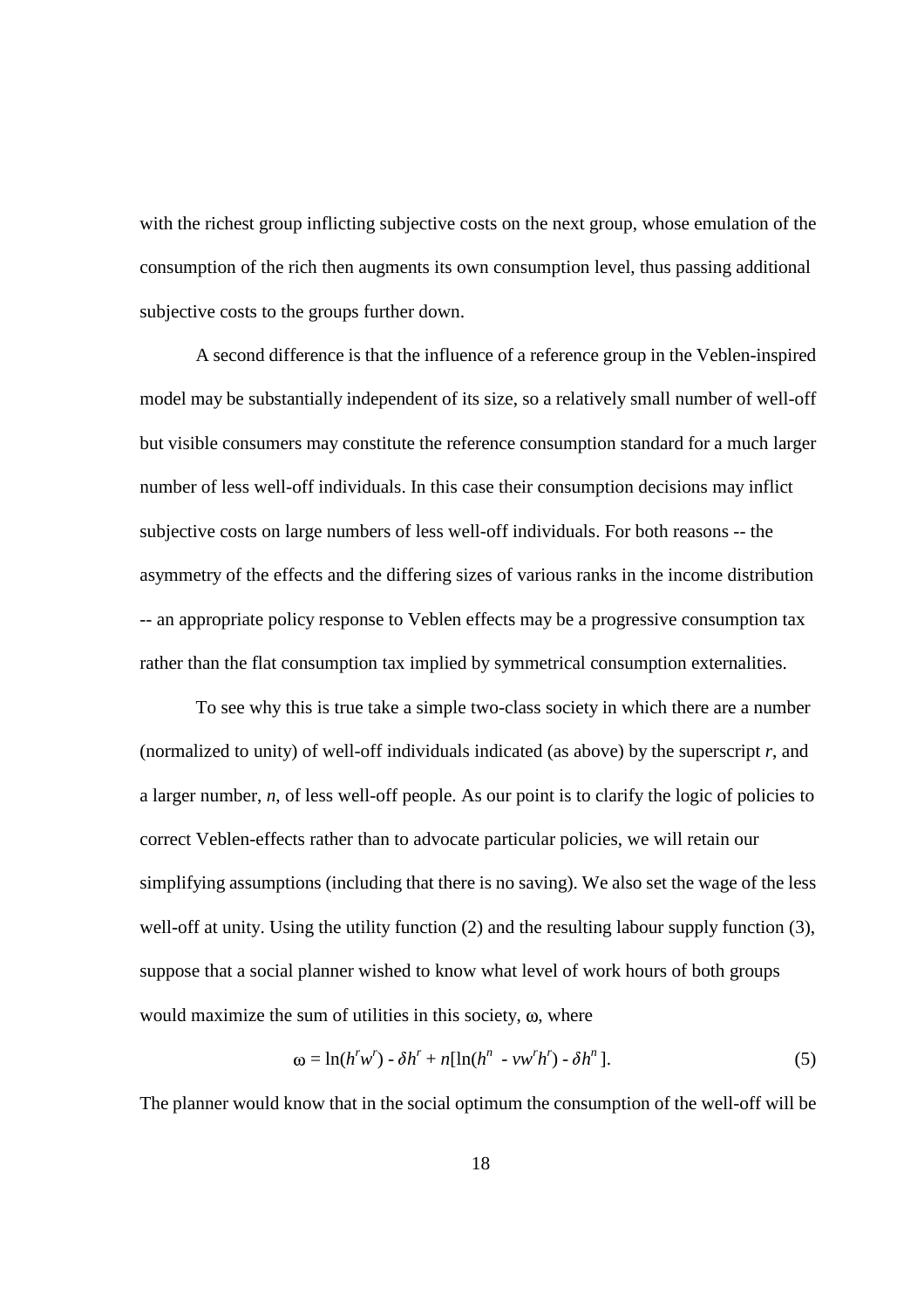less than under private optimization, and because there are no savings, the only way to accomplish this is to reduce the work hours of the well-off. As the work hours of the lower group generate no externalities (they are the reference group for no one) the planner would simply vary  $h^r$  to maximize  $\omega$ , using (3) to take account of the endogenous response of  $h^n$  to the planner's chosen level of *h r* . While private optimization induces the rich to equate the marginal contribution of work to (private) consumption utility  $(Vh<sup>r</sup>)$  to the (private) disutility of labour  $(\delta)$ , social welfare optimization requires

$$
1/h^{r^*} = \delta + \delta n v w^r \tag{6}
$$

where the first term on the right is the private cost (disutility of labour) experienced by the rich and the second is the sum of the marginal social cost imposed on those attempting to emulate the well-to-do. The aggregate-welfare maximizing level of work hours of the rich is thus given by

$$
h^{r^*} = 1/\delta(1 + nvw^r) \tag{7}
$$

which shows that the welfare optimum requires the rich to work less than  $1/\delta$  by a proportional amount *nvw*<sup>*r*</sup> which is equal to the sum of the loss in effective consumption imposed on the lower income group. The required change in the work hours of the rich is proportional to both the relative size of the two income groups and to their wage rates.<sup>8</sup> As

$$
h^{r^*} = 1/\delta(1 + vw^r (n + mv/w^o))
$$

-

 $8$  Were there *m* members of a third (poorer) class for whom the next highest income class is the reference group, with a wage rate  $w^{\circ}$  and hours of work  $h^{\circ}$ , a tedious calculation shows that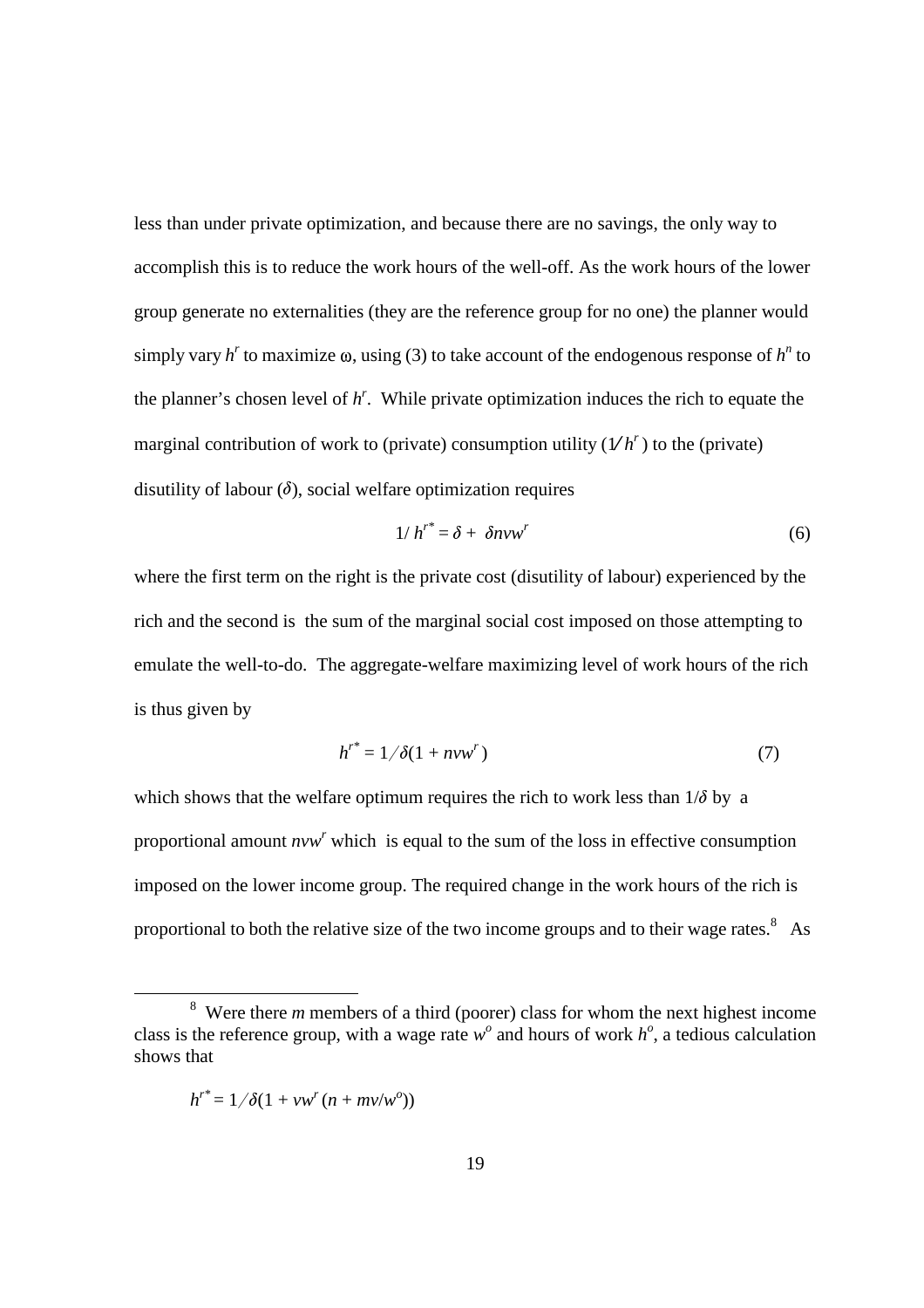the social optimum requires a change in the labour-leisure allocations of the higher-income reference group but not of the lower income group, the social planner will not introduce an across the board consumption tax (applying to both groups). A well designed policy will target the consumption of the rich specifically, as it is this which generates the negative externalities.

From (6) we see that the implied reduction in the work hours of the rich could be implemented by policies that enhance their marginal utility of leisure (or what is equivalent, increasing their marginal disutility of labour) by a proportional amount  $\delta n v w^{r}$ . Suppose the social planner's only instrument is a linear tax on the consumption of the well-off. The particular utility function used here implies that the tax will not affect the labour hours they perform, so a tax at rate  $\tau$  will reduce the consumption of the reference group by the same rate. Assuming that the tax revenues, when spent, yield a per dollar contribution to aggregate welfare of  $\beta$ , the planner will vary  $\tau$  to maximize:

$$
\omega = \ln(h^r w^r (1-\tau)) - \delta h^r + n[\ln(h^m - v w^r h^r (1-\tau)) - \delta h^n] + \beta \tau w^r h^r \tag{8}
$$

The resulting optimal tax rate  $\tau^*$  is given (using (3) and  $h^r = 1/\delta$ ) by

A comparison with (7) shows that the optimal work hours of the rich are further reduced by the consideration of additional poorer classes.

 $9<sup>9</sup>$  This could be accomplished, for example by subsidizing the leisure activities of the rich. Under these conditions the rich would maximize

 $u^r = \ln(h^r w^r) - \delta h(1 + n v w^r)$ 

 $\overline{a}$ 

and their private optimization would give the first order condition (6) thus implementing (7).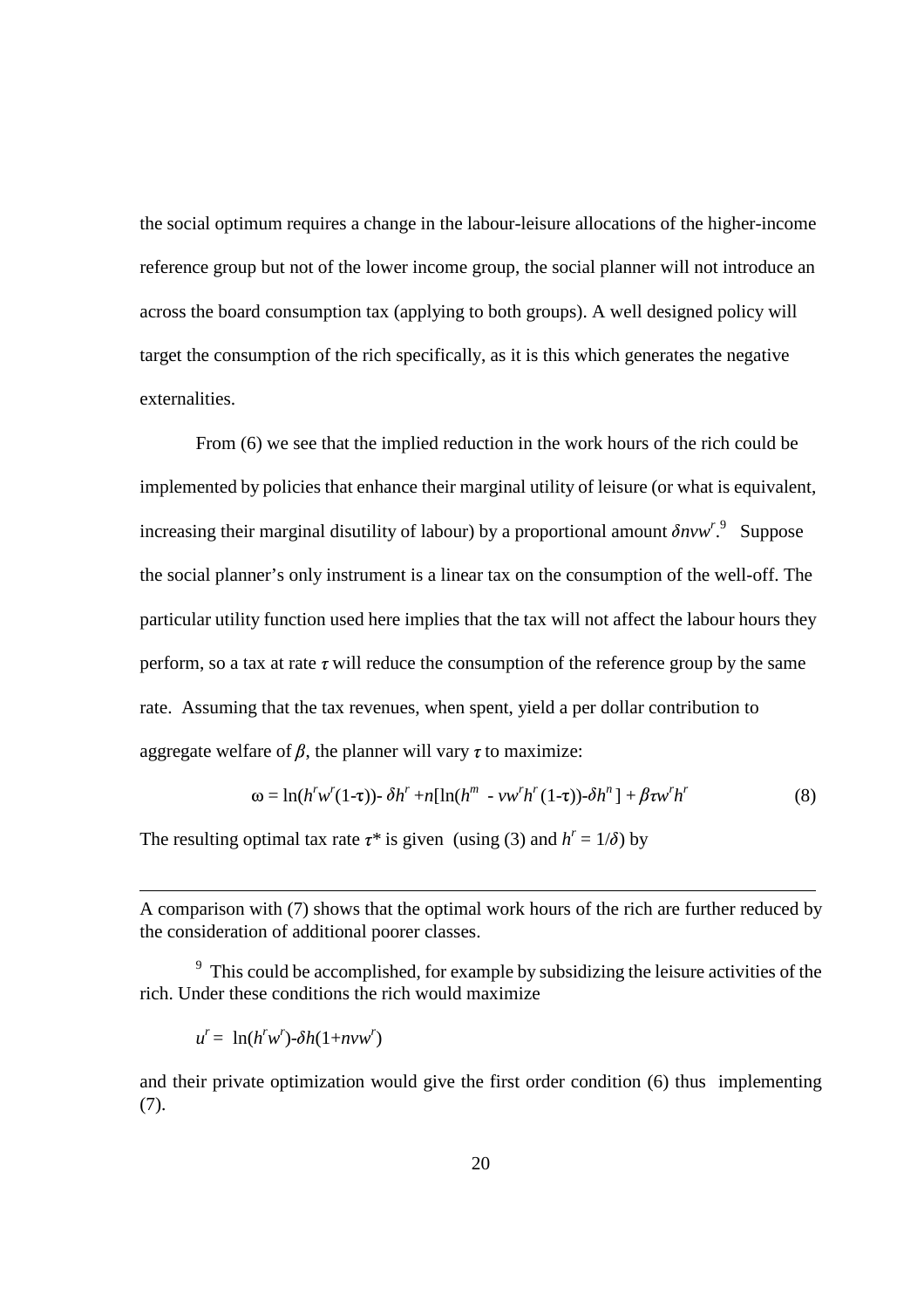$$
nvw^{r} + \beta w^{r}h^{r} = 1/(1-\tau^{*}),
$$
\n(9)

This requires that the tax rate be selected to equate the marginal benefits of additional taxes (that is the reduced Veblen effects for the less well-off plus the expenditure benefits, shown on the left-hand side of (9)) to the marginal costs (in reduced consumption) to the well-off (the right-hand side).

Setting  $\beta = 0$  so as to abstract from the expenditure related benefits of the tax policy), and assuming that  $nvw^r < 1$ ,

$$
\tau^* = 1 - 1/nvw^r \tag{10}
$$

As expected, the optimal tax is increasing in the relative size of the less well-off group, the size of the Veblen effect, and the relative wages of the better-off group.<sup>10</sup>

#### *6. Conclusion*

We have shown that increased inequality induces people to work longer hours and have also provided evidence that the underlying cause is the Veblen effect of the consumption the rich on the behavior of those less well off. The effects are large enough to invite attention from policy makers.

The design of policies to attenuate possible market failures arising from Veblen

l

$$
\tau^* = 1 - [n\nu w^r (1 + mv(1 - \tau^m)/nw^o)]^{-1}
$$
\n(10')

 $10$  If there exists a third, poorer class, as defined in the previous footnote, and the intermediate class is taxed at the rate  $\tau^m$  < 1, the optimal tax on the consumption of the rich increases to

to take account of the indirect Veblen effects (via increased work and consumption by the middle group) on the well-being of the poorest group (the increase in  $\tau^*$  varying positively with the relative size of the poorer class and inversely with its wage.)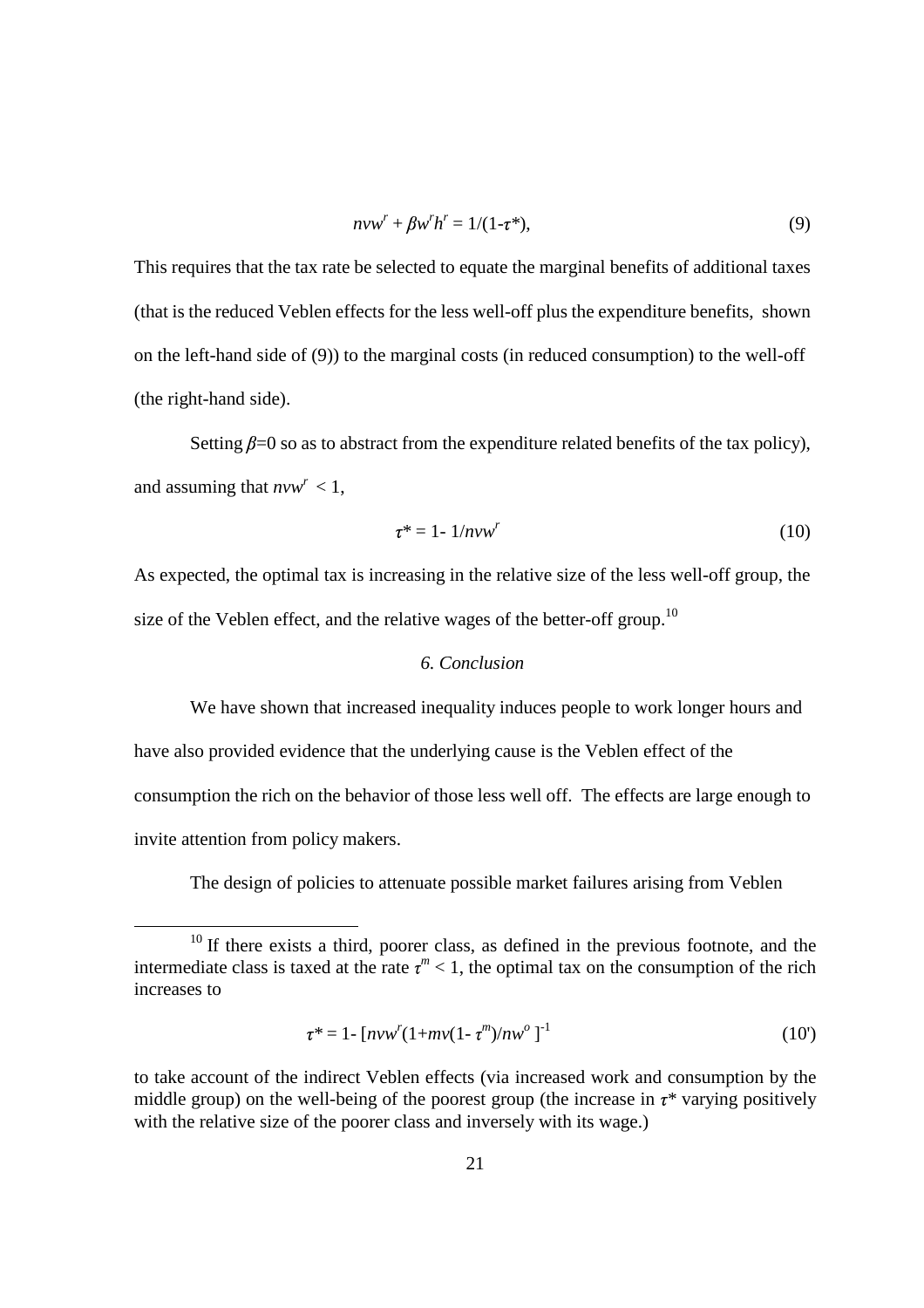effects requires attention to considerations wholly absent above, including their effects on savings, distributional impacts and political viability (the public might not favor subsidizing wilderness retreats for the well-off, even if, as the leisure subsidy example requires, they were inconspicuous!) We will not address these issues here. It is clear, however, that policies designed to discourage consumption *per se* (such as the flat consumption tax advocated by many) are not optimally designed to address Veblen effects. The reason is that where Veblen effects are important, the social cost imposed by consumption depends on who is doing it, on the structure of reference groups (who cares about whom) and the size of the hierarchically ordered reference groups. The consumption of those who, like the well-to-do, are directly or indirectly reference models for many would ideally be taxed at a higher rate than the consumption of those who are models to none or to few.<sup>11</sup> Such a policy would be doubly attractive as it as it would enhance the welfare of the less well-off by limiting the downward cascade of welfare-reducing Veblen effects while funding valued social projects or allowing the reduction of other incentive-distorting forms of taxation. As (10) shows, the richer and smaller is the reference group, the higher is the tax rate that maximizes total social utility.

For well known reasons, policies that raise average living standards while favoring the less well off should be attractive to vote-maximizing political parties and candidates. Specific taxes on high-end consumption items have occasionally been advocated, and the

 $\overline{a}$ 

 $11$  A government that sought to increase output (rather than maximizing the sum of utilities) could mobilize Veblen effects by shifting the tax burden from the rich to the less well-off, thereby inducing higher levels of work hours among the latter.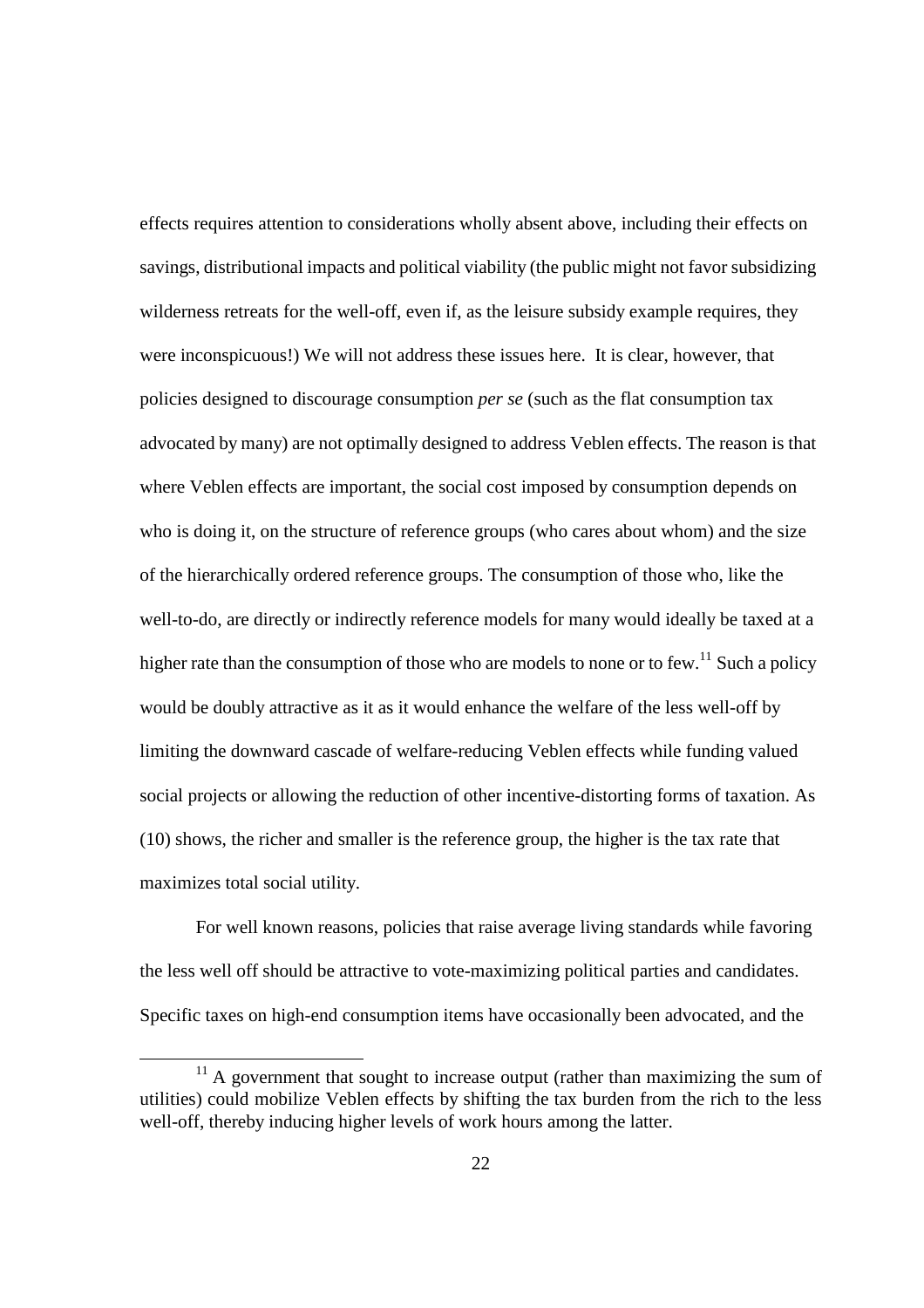village of Mamaroneck, New York even placed a limit on house size specifically to curb

Veblen effects (Foderano, 2001). But Veblen-inspired policies are a rarity in both academic

and policy circles.<sup>12</sup> Trends in work hours have responded to other influences.

Over a century ago Veblen thought that conspicuous consumption would increase in

importance.

-

*The means of communication and the mobility of the population now expose the individual to the observation of many persons who have no other means of judging his reputability than the display of goods... the present trend of* 

 $12$  This may be due to their seemingly punitive stance towards the welloff. It is easy to see, however, that one could design a Pareto-improving policy to attenuate negative consumption spillovers. Let the rich have a utility function that values some form of "inconspicuous consumption" that does not stimulate emulation, in addition to both conspicuous consumption and leisure. Suppose that instead of a tax on the consumption of the rich, a restriction on their work hours was introduced. Because in the pre-restriction allocation they selected their work hours to maximize their utility (choosing h<sup>r</sup> so that  $du^r/dh^r$  $= 0$ ), a sufficiently small reduction in their work hours would have only second-order effects on their utility while conferring a cascade of first-order benefits on those below them in the social comparison ranking. Thus there exists some Pareto improving hours restriction on the rich, accompanied by a transfer of income to the rich from the rest, with the proviso that it must be spent on inconspicuous consumption.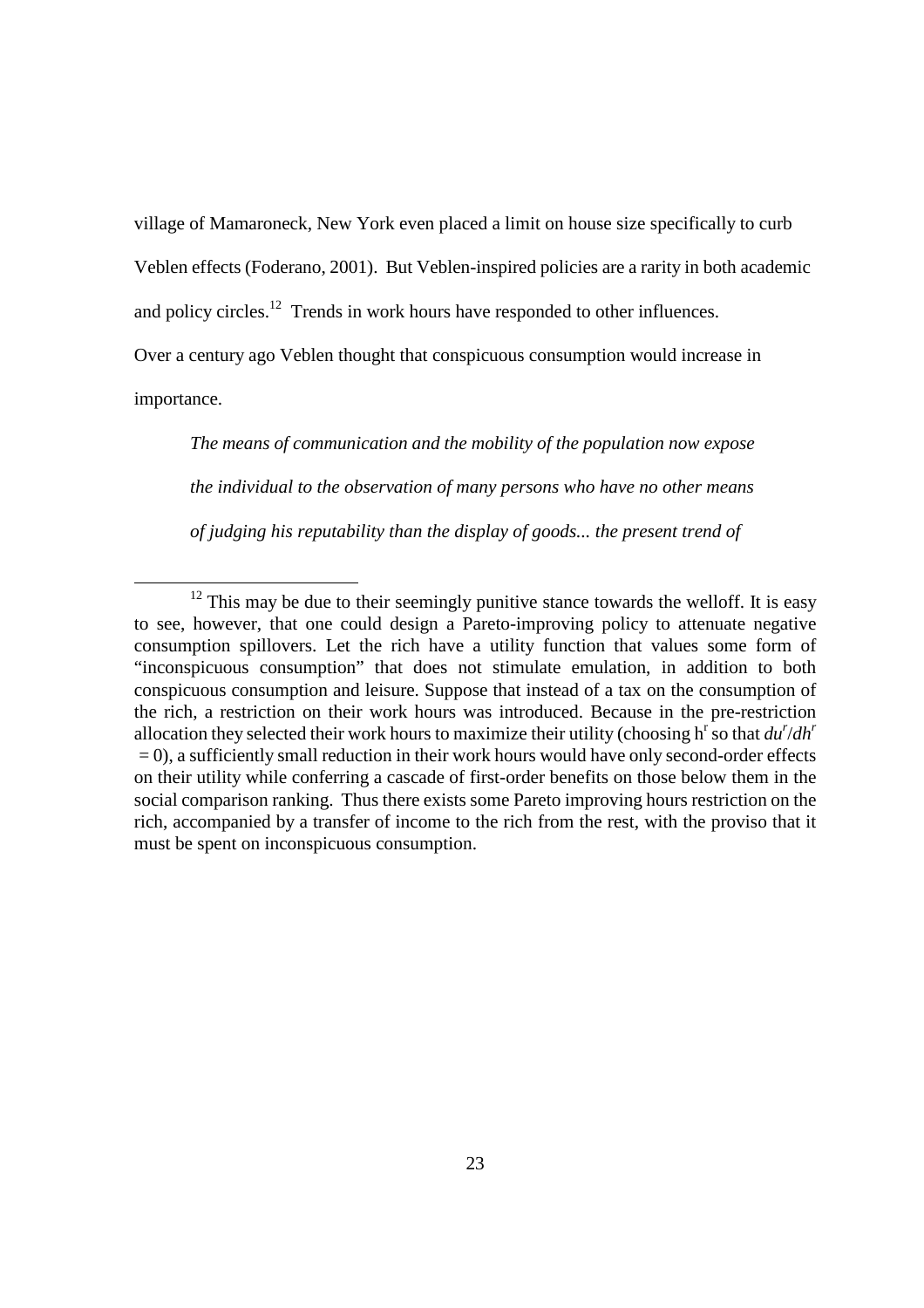*the development is in the direction of heightening the utility of conspicuous consumption as compared with leisure.* (pp. 71-72)

The description seems almost contemporary, and could well apply now across nations, as large cosmopolitan elements in many populations now take their consumption standards from the well to do in New York, Milano or Tokyo rather than their domestic exemplars of style and respectability.

But since he wrote, leisure has not been crowded out by consumption, conspicuous or otherwise. Indeed in the nations on which data are available, since 1870 work hours have declined substantially, by roughly fifty percent in continental Europe and by about a third in the English-speaking nations (Huberman, 2004a,b). It seems plausible, and consistent with our estimates for a much shorter period, that among the causes included the sustained increase in per capita income, the increase in women's labour force participation, and the very long term decline in the income share of the top income earners, in many countries extending from the early part of the  $20<sup>th</sup>$  century until well into its final quarter.<sup>13</sup>

 $\overline{a}$ 

<sup>&</sup>lt;sup>13</sup> See the Dell (2003) on Germany and the data on France, UK and the U.S. presented in Piketty and Saez (2003)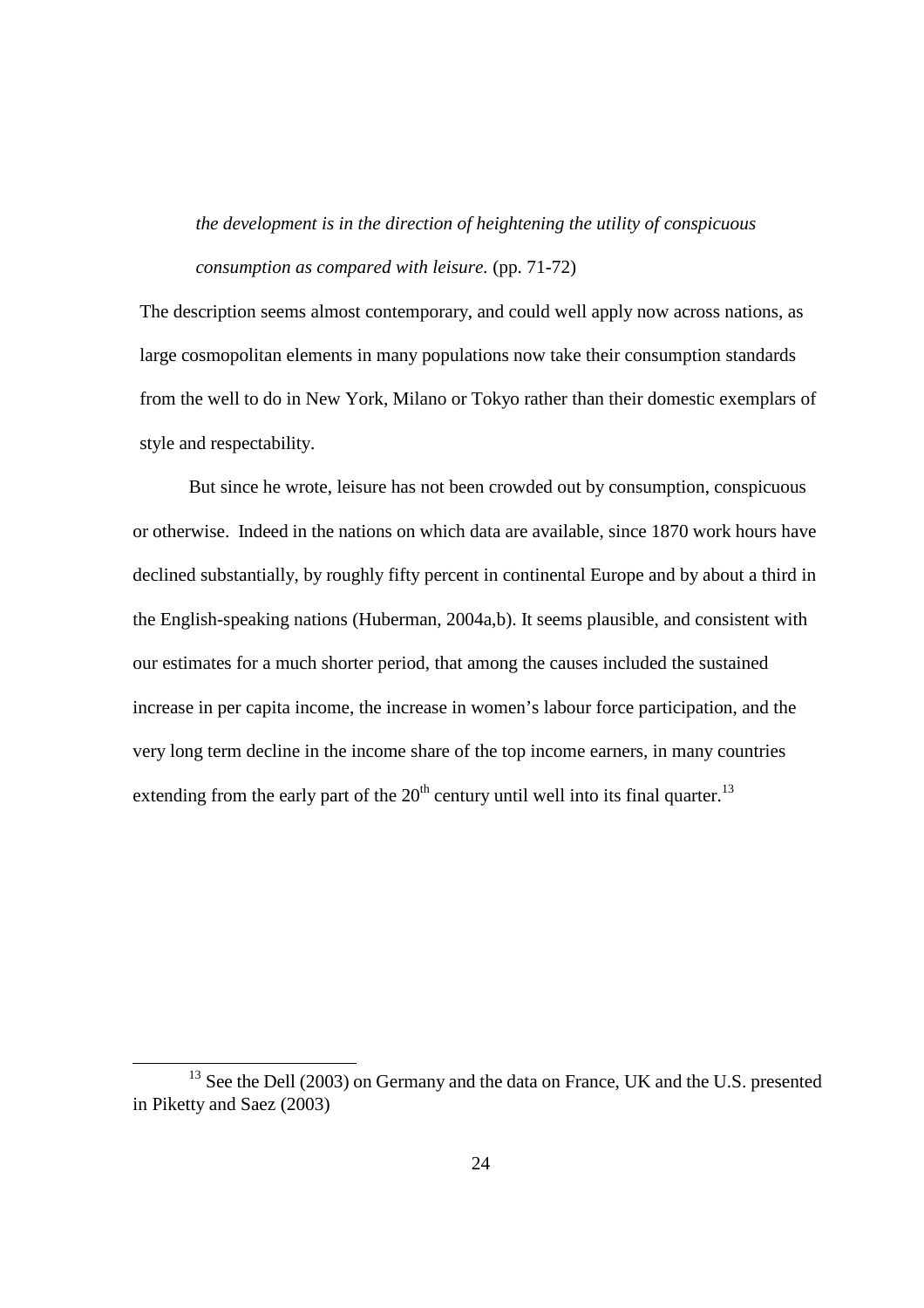|                                            | $\bf{I}$   | $\mathbf{I}$ | Ш          | IV         |
|--------------------------------------------|------------|--------------|------------|------------|
|                                            |            |              |            |            |
| Constant                                   | 9.635      | 7.833        | 10.279     | 9.878      |
|                                            | (16.95)    | (12.16)      | (30.18)    | (16.27)    |
| Percentile Earnings Ratio                  | 0.177      |              |            | 0.126      |
|                                            | (4.81)     |              |            | (2.95)     |
| <b>GINI</b> Coefficient (After-tax Income) |            | 0.030        |            |            |
|                                            |            | (2.22)       |            |            |
| <b>Inter-Industry Earnings Inequality</b>  |            |              | 0.023      | 0.020      |
|                                            |            |              | (5.74)     | (2.81)     |
| Ln(Real Wage)                              | $-0.021$   | $-0.041$     | $-0.055$   | $-0.017$   |
|                                            | $(-0.69)$  | $(-2.56)$    | $(-7.47)$  | $(-0.51)$  |
| Ln(Real GDP per capita)                    | $-0.234$   | $-0.065$     | $-0.256$   | $-0.243$   |
|                                            | $(-3.70)$  | $(-0.98)$    | $(-7.30)$  | $(-3.57)$  |
| <b>Union Density</b>                       | 0.023      | 0.002        | 0.002      | 0.018      |
|                                            | (3.60)     | (0.30)       | (0.64)     | (2.65)     |
| <b>Unemployment Rate</b>                   | $-0.005$   | $-0.008$     | $-0.005$   | $-0.005$   |
|                                            | $(-5.17)$  | $(-5.67)$    | $(-6.25)$  | $(-4.34)$  |
| Female Proportion in Employment            | $-0.094$   | 0.038        | $-0.070$   | $-0.106$   |
|                                            | $(-3.82)$  | (1.17)       | $(-4.35)$  | $(-4.18)$  |
| Country and Year Fixed Effects             | <b>YES</b> | <b>YES</b>   | <b>YES</b> | <b>YES</b> |
| Observations                               | 155        | 89           | 240        | 143        |
| <b>Adjusted R-squared</b>                  | 0.958      | 0.979        | 0.967      | 0.961      |

Table 1. Estimates of the relationship between work hours and inequality

Note: The dependent variable is Ln(Average annual work hours). The number of observations is limited by the fact that our inequality measures are not available for all years.

| Table 2. Alternative estimates of the Veblen effect |  |
|-----------------------------------------------------|--|
|-----------------------------------------------------|--|

| P90/50 | <b>GINI</b> | <b>THEIL</b> |
|--------|-------------|--------------|
| 0.090  | 0.042       | 0.033        |
| (2.47) | (2.66)      | (7.60)       |
| 0.170  | 0.049       | 0.027        |
| (4.45) | (3.50)      | (5.90)       |
| 0.528  | 1.015       | 0.066        |
| (9.30) | (7.20)      | (11.36)      |
|        |             |              |

Note: The dependent variable is Ln(Average annual work hours).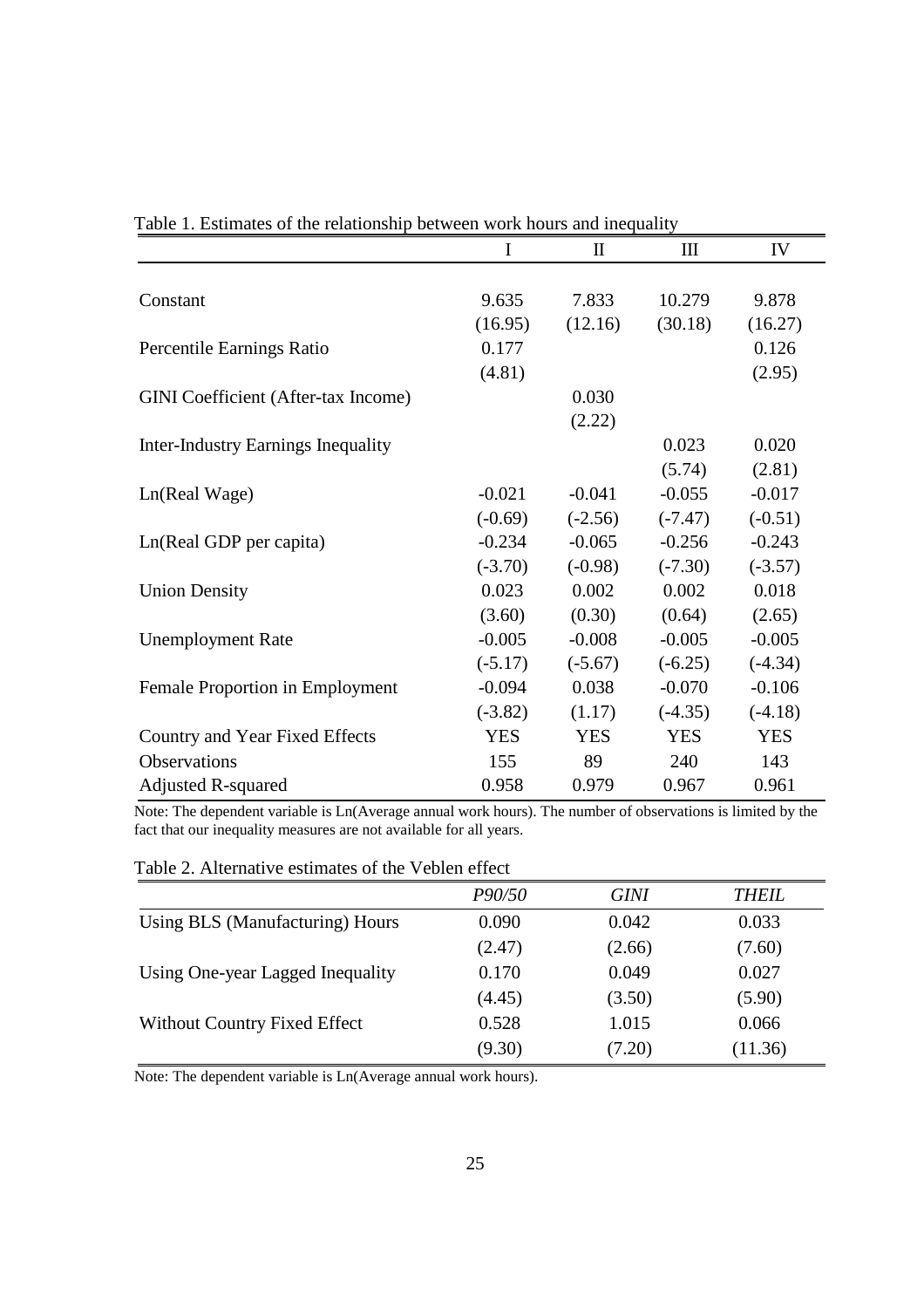#### References

- Bagwell, Laurie Simon and Douglas B. Bernheim. (1996). 'Veblen Effects in a Theory of Conspicuous Consumption', *American Economic Review*, vol.86, pp.349-373.
- Bell, Linda. (1998). 'Differences in Work Hours and Hours Preferences by Race in the U.S', *Review of Social Economy*, vol.56(4), pp. 481-501.
- Bell, Linda and Richard Freeman. (2001). 'The incentive for working hard: explaining hours worked differences in the US and Germany', *Labour Economics*, vol. 8(2), pp. 181-202.
- Böheim, Rene and Mark Taylor. (2004). 'Actual and preferred working hours', *British Journal of Industrial Relations*, vol. 42(1), pp. 149-66.
- Boskin, Michael and E. Sheshinski. (1978). 'Optimal Redistributive Taxation and When Individual Welfare Depends on Relative Income', *Quarterly Journal of Economics*, vol. 92, pp. 589-601.
- Bowles, Samuel. (2004). *Microeconomics: Behavior, Institutions, and Evolution*. Princeton: Princeton University Press.
- Clark, Andrew E. and Andrew J. Oswald. (1996). 'Satisfaction and Comparison Income', *Journal of Public Economics*, vol. 61(3), pp. 359-81.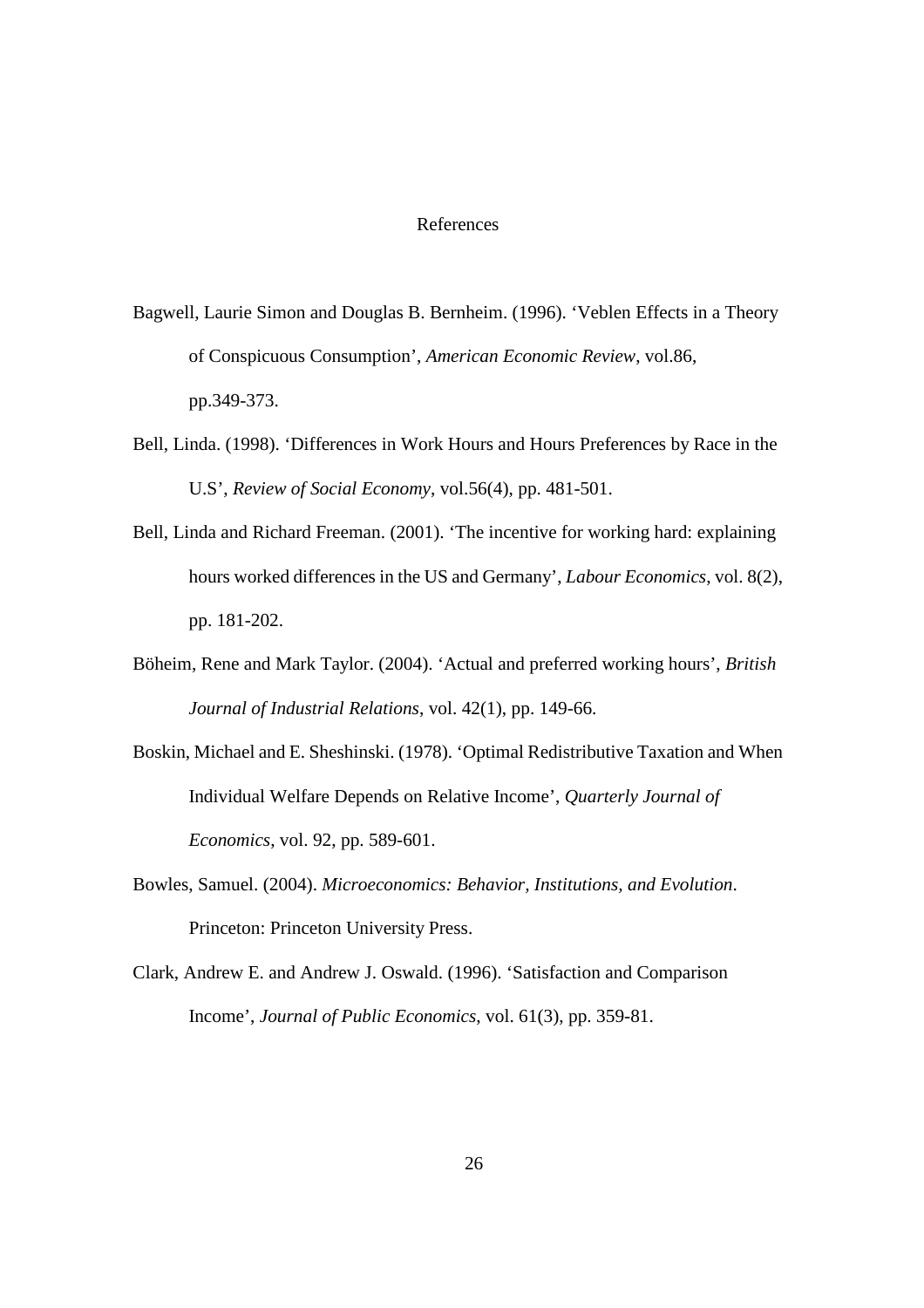- Cole, Harold, G. Mailath, and Andrew Postlewaite. (1995). 'Incorporating Concern for Relative Wealth into Economic Models', *Federal Reserve Bank of Minneapolis Quarterly Review*, vol.19(3), pp. 12-21.
- Corneo, Giacomo and Jeanne Olivier. (1997). 'Conspicuous Consumption, Snobbism, and Conformism', *Journal of Public Economics*, vol. 66, pp. 55-71.
- Dell, Fabien. (2003). 'Top incomes in Germany over the twentieth century: 1891-1995', *CEPREMAP*: Paris.
- Duesenberry, James S. (1949). *Income, Saving, and the Theory of Consumer Behavior*. Cambridge, MA: Harvard University Press.
- Easterlin, Richard A. (1974). 'Does Economic Growth Improve the Human Lot? Some Empirical Evidence', in *Nations and Households in Economic Growth: Essays in Honor of Moses Abramovitz*. New York: Academic Press.
- Festinger, Leon. (1957). *A Theory of Cognitive Dissonance*. Stanford: Stanford University Press.
- Foderano, Lisa. (2001). 'In suburbs, they're cracking down on the Joneses', *New York Times*, March 19.
- Frank, Robert. (1997). 'The Frame of Referance as a Public Good', **ECONOMIC JOURNAL**, vol. 107(445), pp. 1832-47.
- Freeman, Richard. (2002). 'The Labour Market in the New Information Economy', *Oxford Review of Economic Policy*, vol. 18(3), pp. 288 - 305.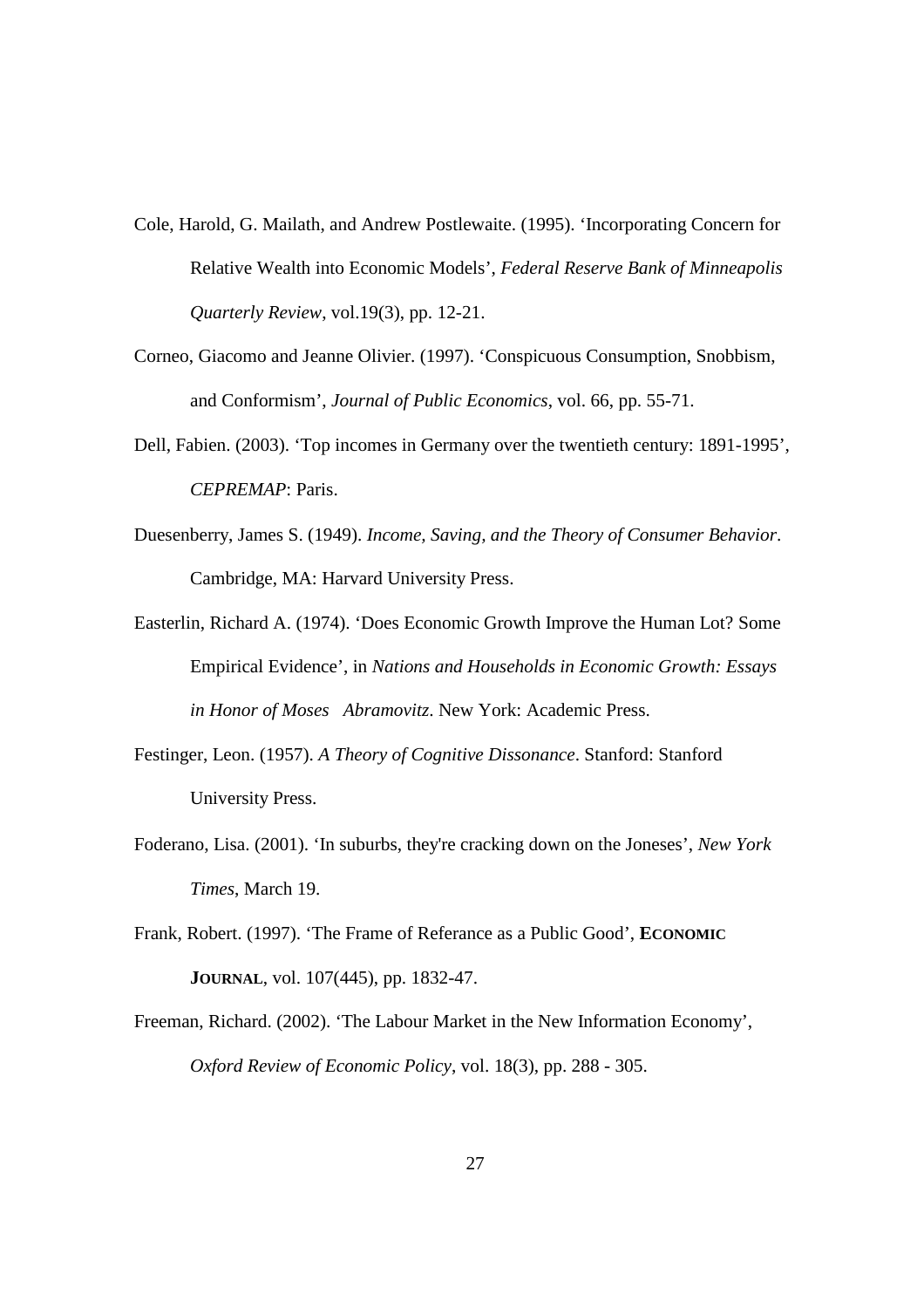- Frey, B. and Alois Stutzer. (2002). *Happiness & Economics: How the Economy and Institutions Affect Human-Well-Being*. Princeton: Princeton University Press.
- Galbraith, John Kenneth. (1958). *The Affluent Society*. Boston: Houghton Mifflin Company.
- Gintis, Herbert, Eric A. Smith, and S. Bowles. (2002). 'Costly signaling and cooperation', *Journal of Theoretical Biology*, vol. 213(1), pp. 103-19.
- Hirsch, Fred. (1976). *Social Limits to Growth*. Cambridge, MA: Harvard University Press.
- Homans, George. (1961). *Social Behavior: Its Elementary Forms*. New York: Harcourt Brace.
- Huberman, Michael. (2004a). 'Workdays, Workweeks, and Annual Hours, New International Estimates 1870-2000', *Universite de Montreal*.
- Huberman, Michael. (2004b). 'Working Hours of the World Unite: New International Eviddence of Worktime, 1870-1913', *Journal of Economic History*, vol. 64, pp. 964-1001.
- Inglehart, Ronald. (1977). *The Silent Revolution: Changing Values and Political Styles Among Western Publics*. Princeton: Princeton University Press.
- Ireland, Norman. (1994). 'On Limiting the Market for Status Signals', *Journal of Public Economics*, vol. 53(1), pp. 91-110.
- Krueger, Alan. (1993). 'How Computers Have Changed the Wage Structure', *Quarterly Journal of Economics*, vol. 108(1), pp. 33-60.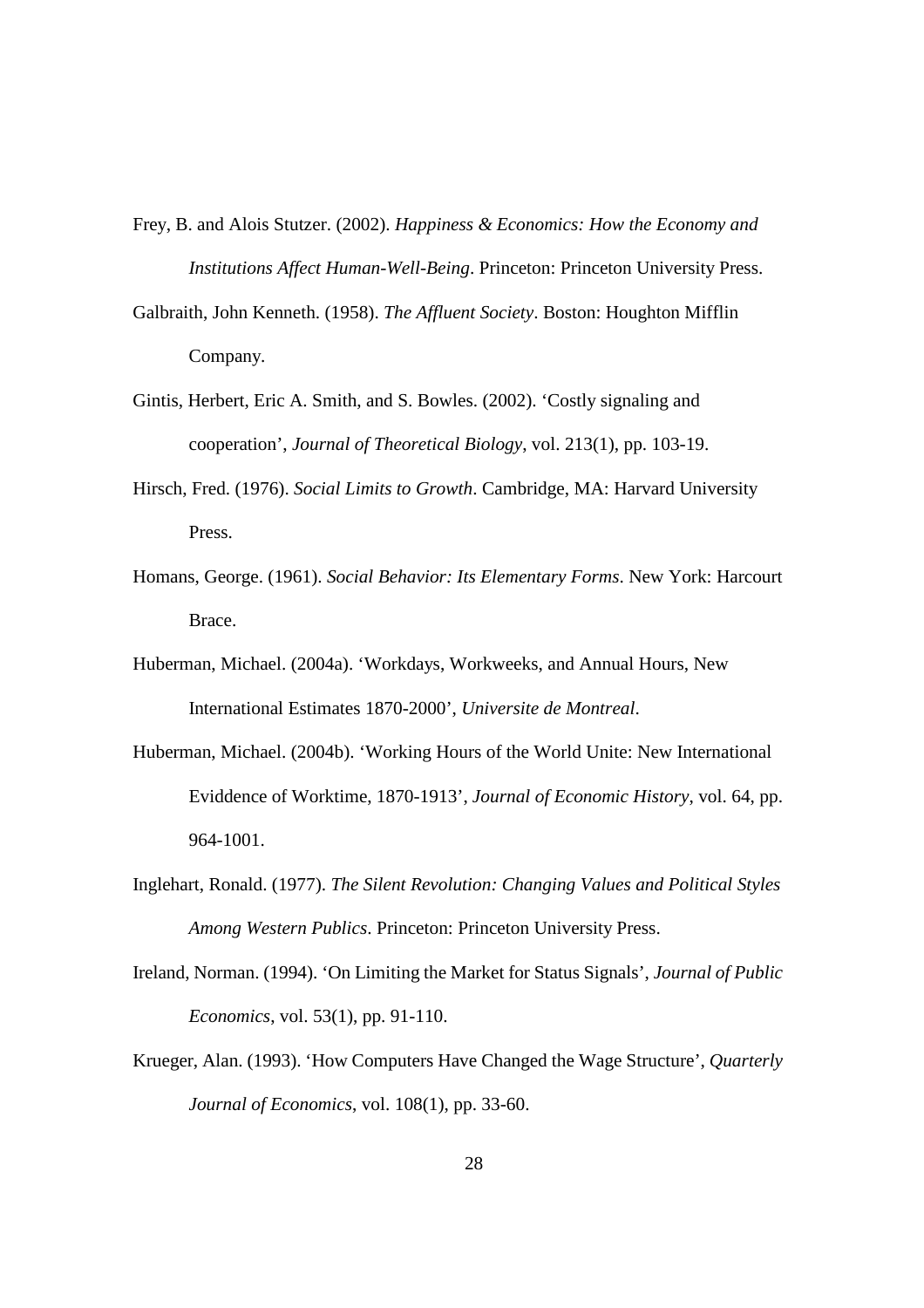- Landers, Renée M., James B. Rebitzer, and Lowell J. Taylor. (1996). 'Rat Race Redux: Adverse Selection in the Determination of Work Hours in Law Firms', *The American Economic Review*, vol. 86(3), pp. 329-48.
- Layard, Richard. (1980). 'Human Satisfactions and Public Policy', **ECONOMIC JOURNAL**, vol. 90(360), pp. 737-50.
- Leibenstein, H. (1950). 'Bandwagon, Snob, and Veblen Effects in the Theory of Consumers' Demand', *Quarterly Journal of Economics*, vol. 64(2), pp. 183-207.
- Neumark, David and David Postlewaite. (1998). 'Relative Income Concerns and the Rise in Married Women's Employment', *Journal of Public Economics*, vol. 70, pp. 157-83.
- Oswald, Andrew J. (1983). 'Altruism, Jealousy, and the Theory of Optimal Nonlinear Income Taxation', *Journal of Public Economics*, vol. 20, pp. 77-87.
- Park, Yong-jin. (2004). 'Veblen Effects on Labour Supply: Male earnings inequality increases women's labour force participation', *Department of Economics, Connecticut College*.
- Piketty, Thomas and Emmanuel Saez. (2003). 'Income Inequality in the United States: 1913-1998', *Quarterly Journal of Economics*, vol. 118, pp.1-39.
- Schor, Juliet. (1998). *The overspent American : upscaling, downshifting, and the new consumer*. New York: Basic Books.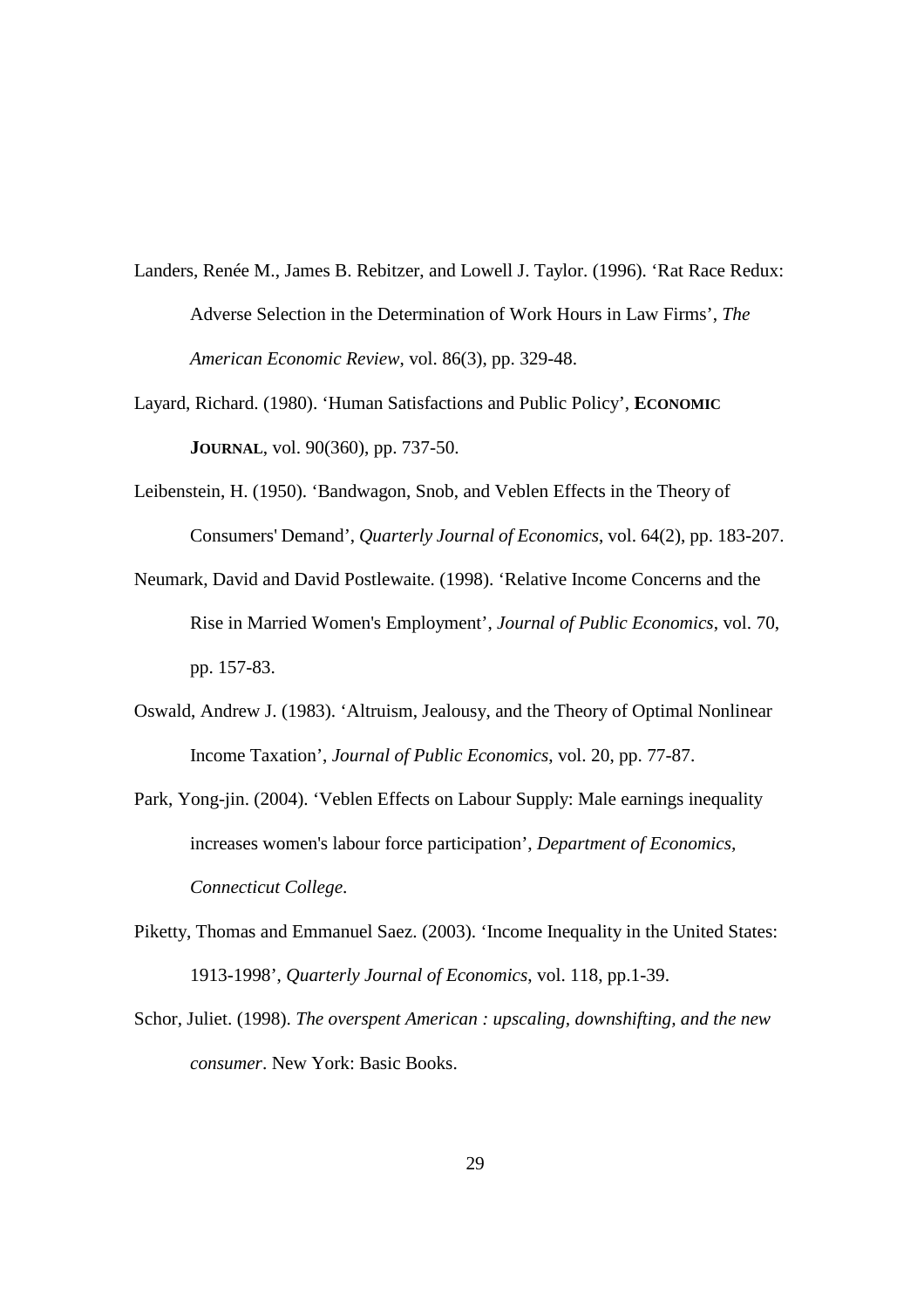- Scitovsky, Tibor. (1976). *The Joyless Economy: An Inquiry into Human Satisfaction and Consumer Dissatisfaction*. New York: Oxford University Press.
- Sen, Amartya. (1983). 'Poor, Relatively Speaking', *Oxford Economic Papers*, vol. 35, pp.153-167.
- Spence, A. Michael. (1973). 'Job Market Signaling', *Quarterly Journal of Economics*, vol. 90, pp. 225-43.
- van Praag, Bernard, M.S. (1993). 'The Relativity of the Welfare Concept', in *The Quality of Life*. Martha Nussbaum and Amartya Sen eds. Oxford: Clarendon Press, pp. 363-92.

Veblen, Thorsten. (1934). *The Theory of the Leisure Class*. New York: Modern Library.

Zahavi, Amotz. (1975). 'Mate Selection--A Selection for Handicap', *Journal of Theoretical Biology* (Journal of Theoretical Biology), vol. 53, pp. 205-14.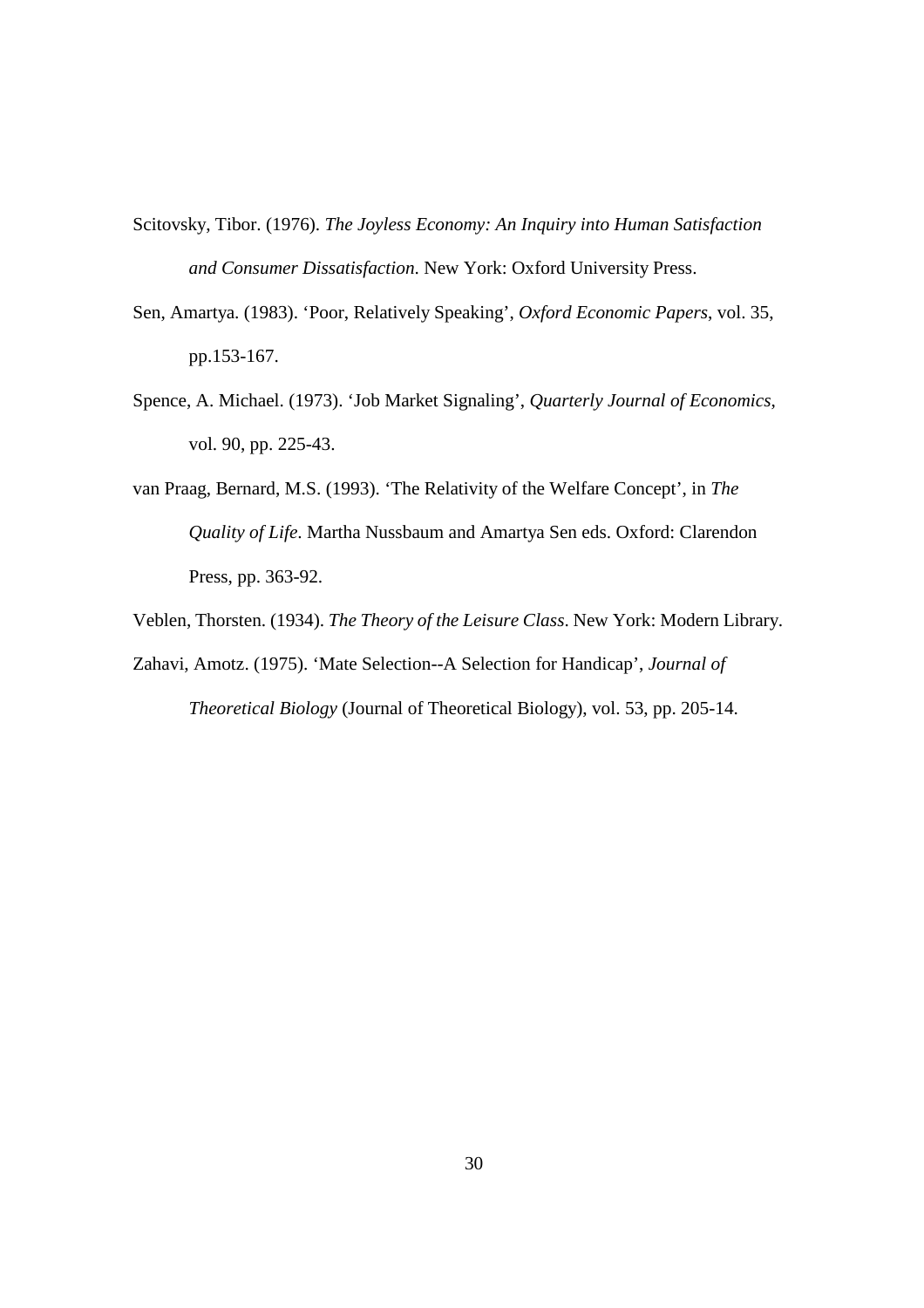

Figure 1. Work hours over time

Source: OECD Labor Market Statistics Data Set

(http://www1.oecd.org/scripts/cde/members/lfsdataauthenticate.asp) \*

 Average annual hours of work are the number of hours worked on average by persons for total employment (average employment over the year) Refer Data Appendix for detailed definition.